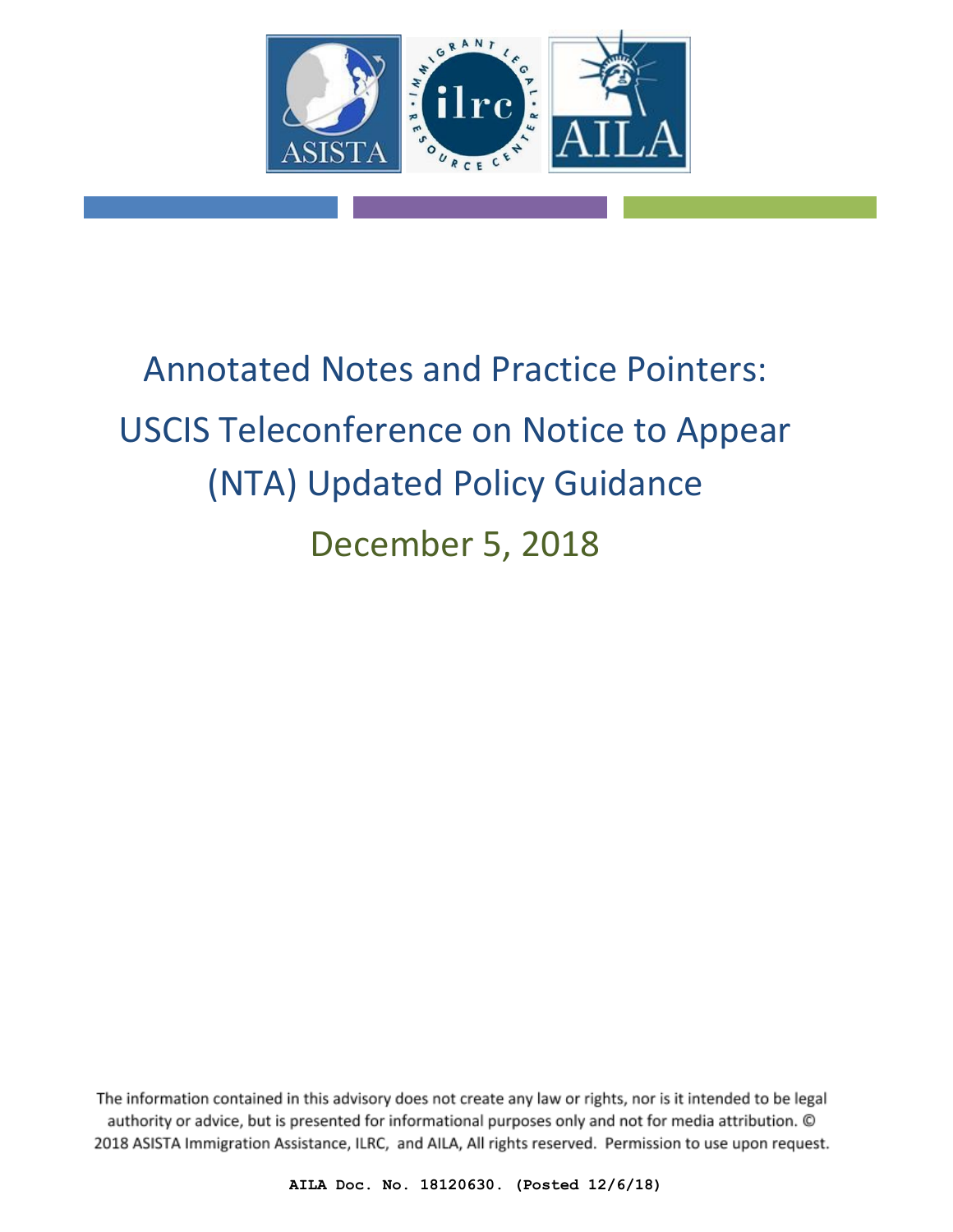## **Annotated Notes and Practice Pointers: USCIS Teleconference on Notice to Appear (NTA) Updated Policy Guidance**<sup>1</sup>

#### **December 5, 2018**

These notes contain the verbatim information shared by USCIS during the November 15, 2018 national stakeholder teleconference via the notes they have posted on the USCIS **[Electronic Reading Room](https://www.uscis.gov/about-us/electronic-reading-room)**. We **<sup>2</sup>** have, however, added practice pointers and clarification where relevant, noted in *italics* or otherwise flagged. These annotated notes and practice pointers are unofficial and have not been vetted by USCIS.

ASISTA, ILRC, AILA and their partners will follow up with USCIS on outstanding questions related to implementation of the NTA memo. If you have questions regarding how the NTA memo relates to survivor-based immigration benefits, please email: [questions@asistahelp.org.](mailto:questions@asistahelp.org)

At various points throughout these notes, we encourage you to contact our organizations if you are interested in connecting with us for technical assistance or for advocacy purposes. Unless otherwise noted, please contact our organizations using the following email addresses:

ASISTA: [questions@asistahelp.org](mailto:questions@aasistahelp.org) ILRC: [aod@ilrc.org](mailto:aod@ilrc.org) AILA: [reports@aila.org](mailto:reports@aila.org)

<sup>1</sup> Authors of these annotated notes are Cecelia Friedman Levin and Gail Pendleton of ASISTA, Alison Kamhi at Immigrant Legal Resource Center, and Leidy Perez-Davis from AILA. Special thanks to Yein Pyo at Asian-Pacific Institute on Gender-based Violence for her careful edits and assistance with these notes.

<sup>2</sup> Speakers on the call include Kate Syfert, USCIS Public Engagement Division; Carlos Munoz-Acevedo, USCIS Public Engagement Division; Tamika Gray; USCIS Directorate Office; a representative from USCIS Office of Policy and Strategy, Office of Chief Counsel, Refugee, Asylum and International Operations Directorate. USCIS solicited written questions prior to the call. During the call, the USCIS speakers read aloud some of the submitted questions and provided answers. The questions were submitted from DHS Office of Civil Rights and Civil Liberties, CIS Ombudsman, ASISTA, legal aid organizations, community organizations, and interested citizens.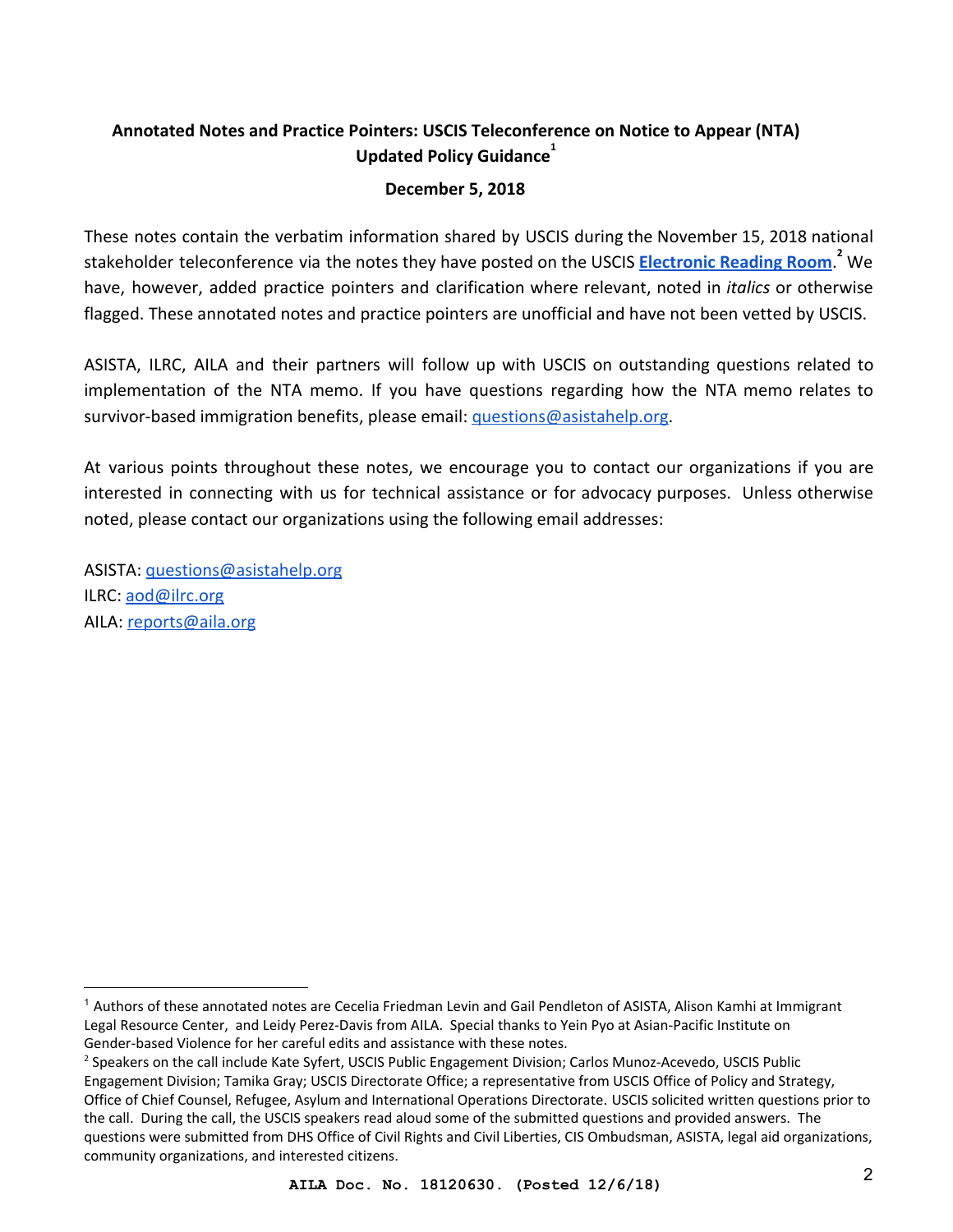# **Table of Contents**

| <b>Key Points from Authors</b>                                      | 4              |
|---------------------------------------------------------------------|----------------|
| <b>Background</b>                                                   | 5              |
| Overview of the 2011 Prior Policy Memo and 2018 Updated Policy Memo | 5              |
| <b>Questions</b>                                                    | $\overline{ }$ |
| <b>General Processing</b>                                           | 7              |
| T/U Visas                                                           | 19             |
| <b>VAWA</b>                                                         | 21             |
| <b>Appeals/Motions</b>                                              | 24             |
| <b>Training</b>                                                     | 27             |
| <b>SIJ</b>                                                          | 28             |
| Asylum                                                              | 29             |
| <b>Prosecutorial Review Panels</b>                                  | 29             |
| Confidentiality                                                     | 31             |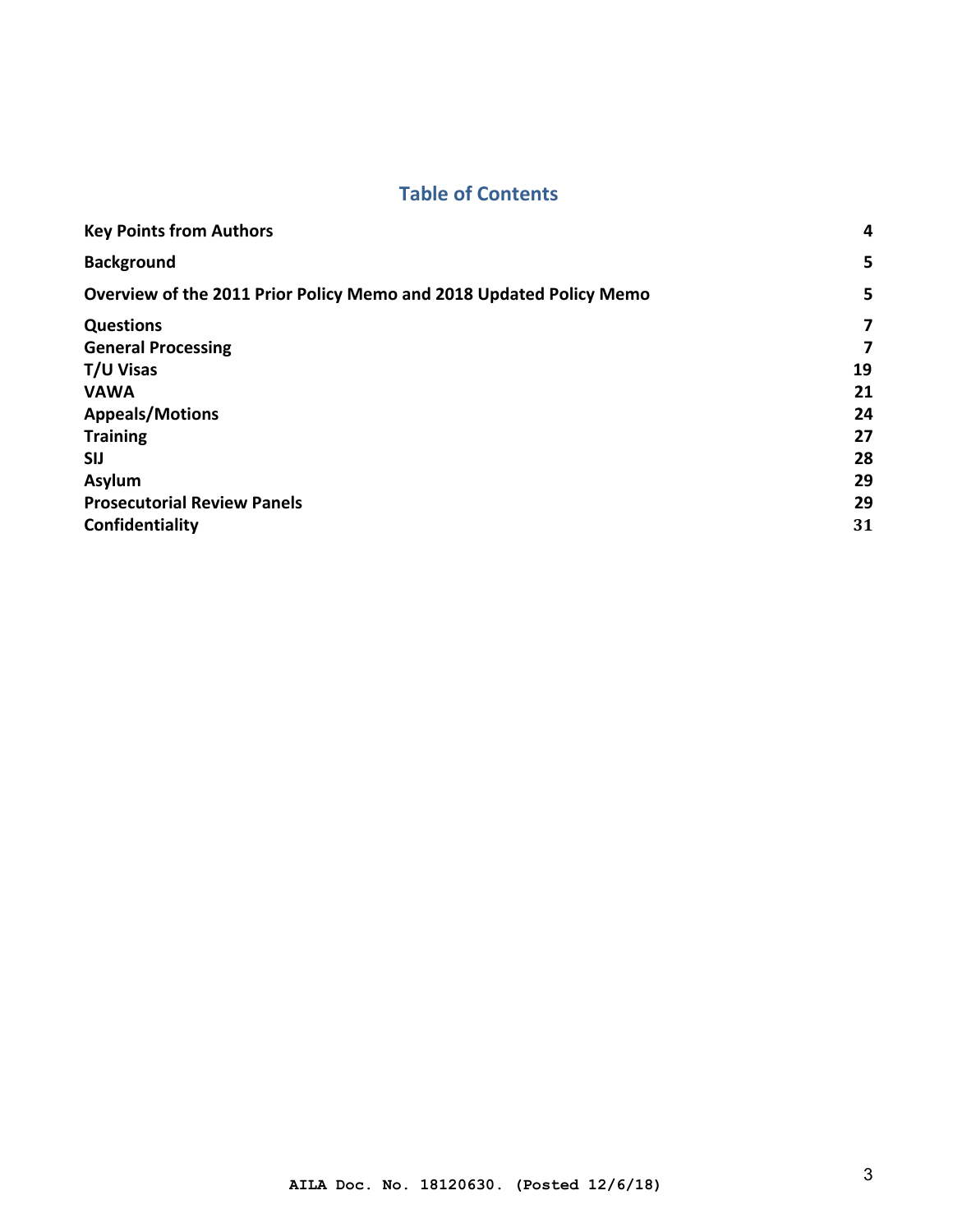#### **Introduction**

On Nov. 15, the Public Engagement Division (PED) held a stakeholder teleconference to discuss the USCIS [Updated Guidance for the Referral of Cases and Issuance of Notices to](https://www.uscis.gov/sites/default/files/USCIS/Laws/Memoranda/2018/2018-06-28-PM-602-0050.1-Guidance-for-Referral-of-Cases-and-Issuance-of-NTA.pdf) [Appear \(NTAs\) in Cases](https://www.uscis.gov/sites/default/files/USCIS/Laws/Memoranda/2018/2018-06-28-PM-602-0050.1-Guidance-for-Referral-of-Cases-and-Issuance-of-NTA.pdf) [Involving Inadmissible and Deportable Aliens](https://www.uscis.gov/sites/default/files/USCIS/Laws/Memoranda/2018/2018-06-28-PM-602-0050.1-Guidance-for-Referral-of-Cases-and-Issuance-of-NTA.pdf) policy memorandum (PM) that was issued on June 28. USCIS representatives provided an overview of the memorandum, shared an update on the continued implementation of the PM, and addressed many questions submitted in advance. Below are a summary of the PM and the questions and answers from the teleconference.

#### **Key Points from Authors**

- <span id="page-3-0"></span>*A. USCIS issued guidance on June 28, 2018, expanding the circumstances in which it will issue a Notice to Appear (NTA) to applicants. This guidance will apply to all U visa, T visa, SIJS applications, VAWA self-petitioners, and I-730 refugee/asylee relative petitions for family members who are in the United States and related applications beginning on November 19, 2018.*
- *B. As of November 19, 2018, advocates should assume the new NTA policy guidance will apply to all pending humanitarian cases, regardless of whether they were filed prior to that date.*
- *C. Most of the guidance USCIS shared during the November 15, 2018, teleconference contemplates issuance of an NTA only after an application has been adjudicated and then denied. While the representatives pointed out that USCIS has the authority and discretion to issue an NTA to anyone who is removable, most of their answers below suggest that the NTA will be issued after the denial has been issued and the time period for appeals or motions has expired.*
- *D. USCIS reiterated several times that its adjudicators can seek prosecutorial discretion to not issue an NTA where warranted. However, it remains to be seen how and when prosecutorial discretion will be implemented.*
- *E. AILA, ASISTA and ILRC and will be collecting case examples for NTAs issued after denials. If you <sup>3</sup> receive an NTA for a denied case, please fill out the form here: [https://www.aila.org/advo-media/agency-liaison/case-examples/ntas-issued-as-a-result-of-u](https://www.aila.org/advo-media/agency-liaison/case-examples/ntas-issued-as-a-result-of-usciss-new-nta-policy) [sciss-new-nta-policy](https://www.aila.org/advo-media/agency-liaison/case-examples/ntas-issued-as-a-result-of-usciss-new-nta-policy)*

<sup>&</sup>lt;sup>3</sup>When the underlying petition that has been denied is a humanitarian-based petition, including but not limited to U visas, T visas, VAWA self-petitioners, and special immigrant juvenile status petitions, the information provided in this survey below will be shared among AILA, ASISTA and ILRC for advocacy purposes. Identifying information of the attorney and the client will not be shared without express permission from the attorney and the client.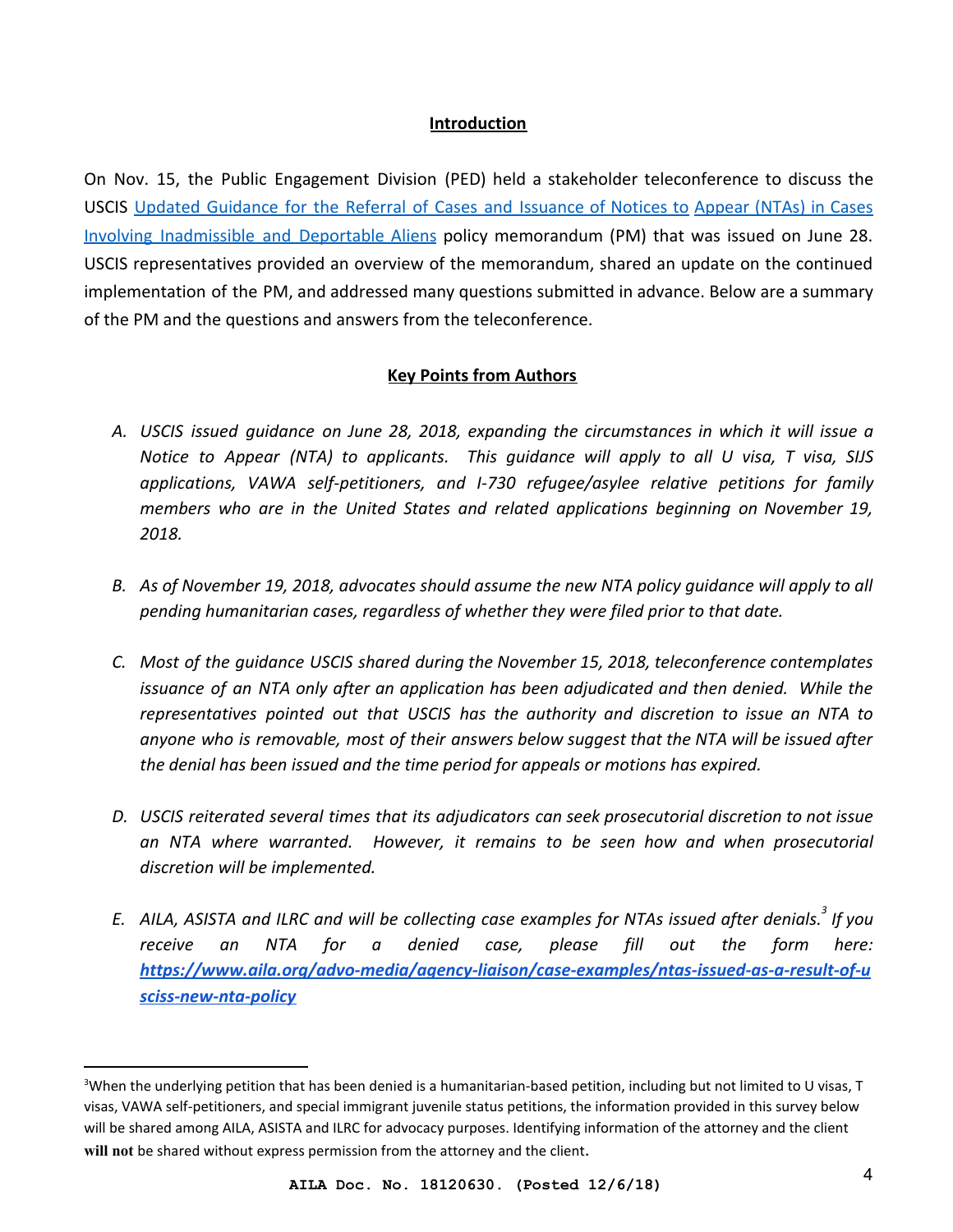#### **Background**

<span id="page-4-0"></span>The policy memorandum outlines how our issuance of NTAs and referral of cases to U.S. Immigration and Customs Enforcement (ICE) supports the removal priorities of DHS, including those identified in Executive Order 13768, [Enhancing Public Safety in the Interior of](https://www.federalregister.gov/documents/2017/01/30/2017-02102/enhancing-public-safety-in-the-interior-of-the-united-states) [the United States.](https://www.federalregister.gov/documents/2017/01/30/2017-02102/enhancing-public-safety-in-the-interior-of-the-united-states) It also updates USCIS guidelines for issuing NTAs and referring cases to ICE.

The new PM supersedes PM-602-0050, [Revised Guidance for the Referral of Cases and](http://connect.uscis.dhs.gov/workingresources/immigrationpolicy/Documents/PM-602-0050.pdf) [Issuance of](http://connect.uscis.dhs.gov/workingresources/immigrationpolicy/Documents/PM-602-0050.pdf) [Notices to Appear \(NTAs\) in Cases Involving Inadmissible and Removable Aliens](http://connect.uscis.dhs.gov/workingresources/immigrationpolicy/Documents/PM-602-0050.pdf) , dated Nov. 7, 2011. We have issued a separate PM, [Guidance for the Referral of Cases and](https://www.uscis.gov/sites/default/files/USCIS/Laws/Memoranda/2018/2018-06-28-PM-602-0161-DACA-Notice-to-Appear.pdf) [Issuance of Notices to Appear](https://www.uscis.gov/sites/default/files/USCIS/Laws/Memoranda/2018/2018-06-28-PM-602-0161-DACA-Notice-to-Appear.pdf) [\(NTAs\) When Processing a Case Involving Information](https://www.uscis.gov/sites/default/files/USCIS/Laws/Memoranda/2018/2018-06-28-PM-602-0161-DACA-Notice-to-Appear.pdf) [Submitted](https://www.uscis.gov/sites/default/files/USCIS/Laws/Memoranda/2018/2018-06-28-PM-602-0161-DACA-Notice-to-Appear.pdf) [by a Deferred Action for Childhood](https://www.uscis.gov/sites/default/files/USCIS/Laws/Memoranda/2018/2018-06-28-PM-602-0161-DACA-Notice-to-Appear.pdf) [Arrivals \(DACA\) Requester in Connection With a](https://www.uscis.gov/sites/default/files/USCIS/Laws/Memoranda/2018/2018-06-28-PM-602-0161-DACA-Notice-to-Appear.pdf) [DACA Request or a DACA-Related Benefit Request](https://www.uscis.gov/sites/default/files/USCIS/Laws/Memoranda/2018/2018-06-28-PM-602-0161-DACA-Notice-to-Appear.pdf) [\(Past or Pending\) or Pursuing Termination](https://www.uscis.gov/sites/default/files/USCIS/Laws/Memoranda/2018/2018-06-28-PM-602-0161-DACA-Notice-to-Appear.pdf) [of DACA,](https://www.uscis.gov/sites/default/files/USCIS/Laws/Memoranda/2018/2018-06-28-PM-602-0161-DACA-Notice-to-Appear.pdf) in conjunction with this memorandum and will be applied to cases involving DACA recipients and requesters.

Importantly, we continue to issue NTAs under previous authority and this memo expands the cases in which we may issue an NTA. These PMs will not apply to the use of discretion in adjudicating cases. Guidance on how the enforcement priorities will affect our use of discretion in adjudicating cases will be addressed in a separate policy memorandum.

#### **Overview of the 2011 Prior Policy Memo and 2018 Updated Policy Memo**

<span id="page-4-1"></span>We issued a new policy memorandum on June 28, 2018, and it became effective immediately. It updates the agency's guidelines for issuing NTAs, except for the categories of cases excluded from the new PM as stated above. We also issued a separate policy memorandum that confirms and clarifies that the NTA and referral policies reflected in the 2011 general NTA memo continue to apply to DACA requesters and recipients. Through the new NTA policy memorandum, we are carrying out Executive Order 13768, [Enhancing Public Safety in the](https://www.federalregister.gov/documents/2017/01/30/2017-02102/enhancing-public-safety-in-the-interior-of-the-united-states) [Interior of the United States](https://www.federalregister.gov/documents/2017/01/30/2017-02102/enhancing-public-safety-in-the-interior-of-the-united-states), which establishes immigration policies for enhancing public safety and articulates the priorities for removing foreign nationals from the United States - promoting national security and the integrity of the immigration system.

This PM updates the policy for issuing NTAs in the following categories of cases where the individual is removable:

- Cases where fraud or misrepresentation is substantiated, and/or cases where there is evidence that the applicant abused any program related to the receipt of public benefits. We will issue an NTA in these cases even if the case is denied for reasons other than fraud.
- Criminal cases where an applicant is convicted of or charged with a criminal offense or committed acts that are chargeable as a criminal offense, even if the criminal conduct was not the basis for the denial or the ground of removability. We will, where circumstances warrant,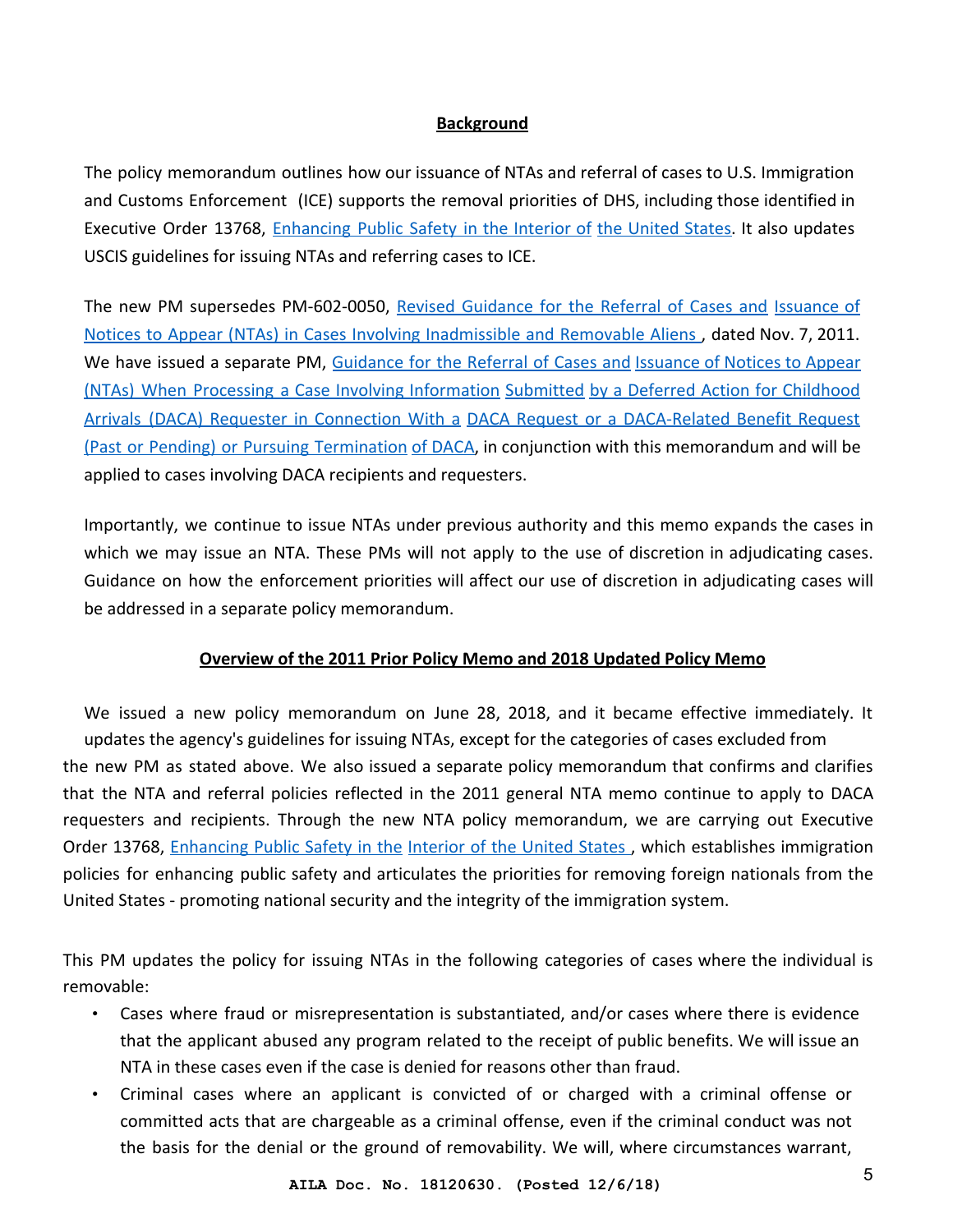refer cases to ICE before adjudication of an *[sic]* immigration benefits request pending before USCIS without issuing an NTA.

- Certain N-400 cases where applicants are deportable, ineligible to naturalize, or where the application has been denied on good moral character grounds
- Cases in which an applicant will be unlawfully present in the United States when the petition or application is denied.

The following categories are unchanged by this PM:

- Cases involving national security concerns;
- Cases where issuing an NTA is required by statute or regulation;
- Temporary Protected Status (TPS) cases, except where, after applying TPS regulatory provisions, a TPS denial or withdrawal results in an individual having no other lawful immigration status; and
- Cases involving DACA recipients and requesters when (1) processing an initial or renewal DACA request or DACA-related benefit request or (2) processing a DACA recipient for possible termination of DACA.

USCIS is implementing the memo incrementally to ensure sufficient time for training and attention to logistical detail. On Oct. 1, 2018, USCIS began the first stage of operationalizing the new NTA memo and issuing NTAs on denied status-impacting applications, including but not limited to, Form I-485, Application to Register Permanent Residence or Adjust Status, and Form I-539, Application to Extend/Change Nonimmigrant Status. USCIS held a stakeholder teleconference on Sept. 27, 2018, that focused on the first stage of implementation. The transcript of that previous engagement is available on the USCIS website. A link to the Electronic Reading Room can be found on the USCIS home page, or you can type "Electronic Reading Room" into the search box on the USCIS home page. Guidance provided in the Sept. 27 engagement

continues to apply and today's guidance will supplement it.

Beginning Nov. 19, 2018, USCIS will continue implementing the 2018 NTA memo to include denied Forms l-914/l-914A Applications for T Nonimmigrant Status, Forms l-918/l-918A Petitions for U Nonimmigrant Status, Forms 1-360 Petitions for Amerasians, Widow(er), or Special Immigrant (VAWA self-petitions and special immigrant juvenile petitions), Forms I- 929, Petitions for Qualifying Family Member of a U-1 Nonimmigrant, Forms I-730 Refugee/Asylee Relative Petitions where the beneficiary is present in the United States, and Forms I-485 Application to Register Permanent Residence or Adjust Status with these underlying form types.

We will not implement the June 2018 NTA Policy Memo with respect to employment-based petitions at this time. Existing guidance for these case types will remain in effect.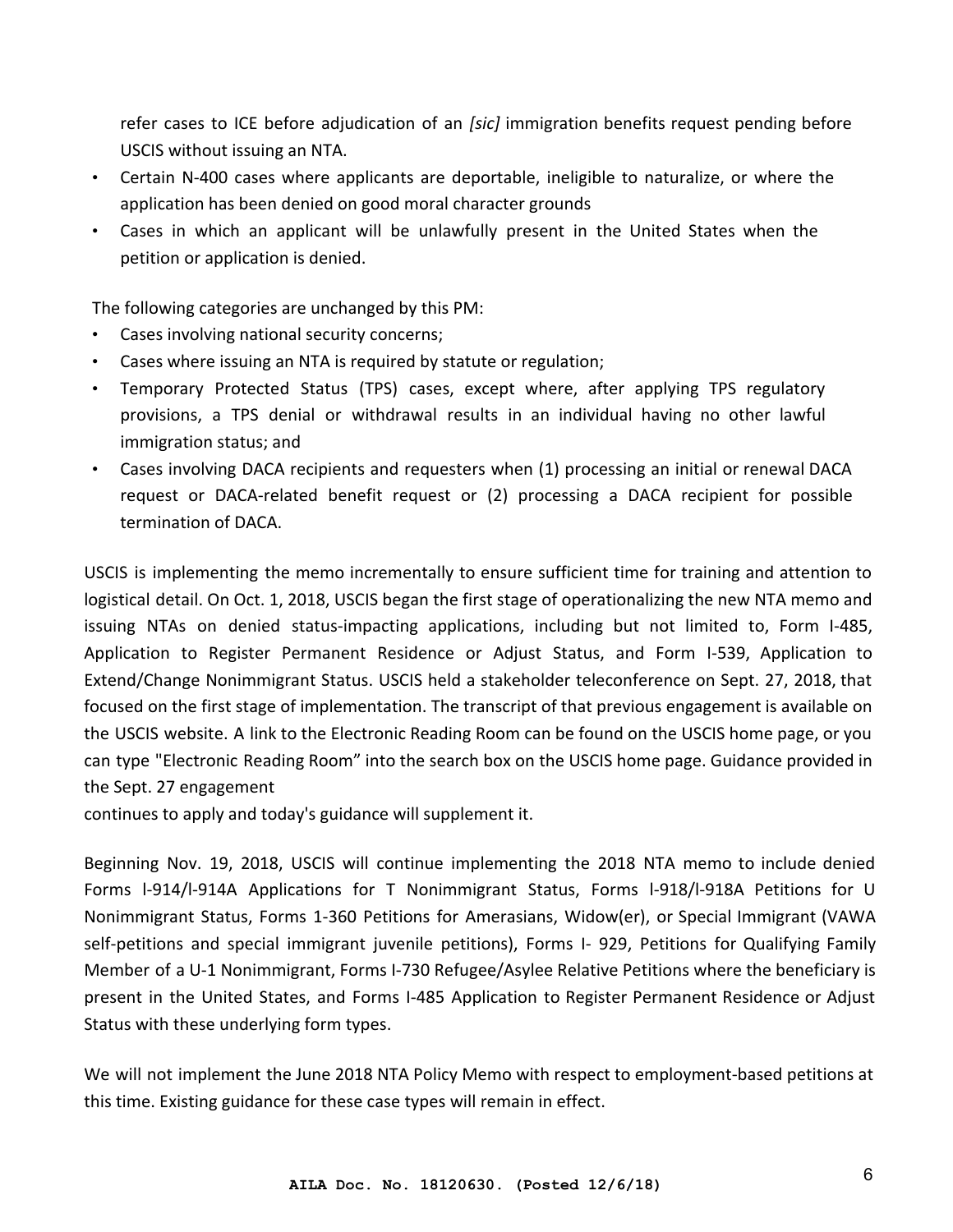*Note: On the last stakeholder call in September 27, 2018, USCIS indicated it would not implement the NTA memo regarding humanitarian based applications at this time. We find it extremely troubling and disingenuous that humanitarian applications are the very next category on which USCIS decided to focus. Our organizations call on DHS to rescind the NTA policy guidance, as it will discourage survivors from coming forward to seek safety and justice. We encourage you to join us in our advocacy efforts by contacting us at the email addresses above.*

*Also, the recently launched [Alliance for Immigrant Survivors \(AIS](http://www.immigrantsurvivors.org/)*[\)](http://www.immigrantsurvivors.org/) *is a national network of advocates and allies dedicated to defending and enhancing policies that ensure that immigrant survivors have access to life-saving protections. AIS maintains a clearinghouse of updates and action items around immigrant survivor protections. To join AIS' mailing list, click* [here.](https://mailchi.mp/7ea299afd08b/ais-updates)

#### **Questions**

#### <span id="page-6-1"></span><span id="page-6-0"></span>**General Processing**

## **Q1. How will the new NTA guidance affect applicants for humanitarian benefits that are denied, in particular U visa petitioners, T Visa applicants, and VAWA Self-Petitioners?**

**A1.** Starting Nov.19, 2018, USCIS may issue NTAs for denied Forms l-914/l-914A Applications for T Nonimmigrant Status, Forms l-918/l-918A petitions for U Nonimmigrant Status, Forms I- 360 Petitions for Amerasians, Widow(er), or Special Immigrant (VAWA self-petitions and special immigrant juvenile petitions), Forms I-929, Petitions for Qualifying Family Member of a U-1 Nonimmigrant, Forms 1-730 Refugee/Asylee Relative Petitions where the beneficiary is present in the United States, and Forms I-485 Applications to Register Permanent Residence or Adjust Status with these underlying form types. Consistent with the treatment of other status-impacting denials by USCIS, denials of these cases will inform individuals that they, or their beneficiaries/dependents, may be subject to an NTA if they are no longer in status after the denial and they do not either: 1) file a motion or appeal, or 2) depart the United States within 33 days of the date of their denial notice. Individuals who have a pending status impacting application at the time of their denial, or at the time of potential NTA issuance, will not be issued an NTA, unless circumstances warrant such action. However, USCIS has the discretion to issue an NTA in specific cases as appropriate while applications or petitions, including motions or appeals, remain pending.

*Note: A lot will depend on the wording of these denial notices. Applicants may understandably be nervous if there is language that that they must depart the country within a certain allotted time or risk the NTA. The NTA guidance places advocates in an extremely difficult position explaining the risks of filing but also the important benefits of a successful case. We believe that strong straightforward cases should still be filed with USCIS. There will be an upcoming practice advisory for attorneys and advocates*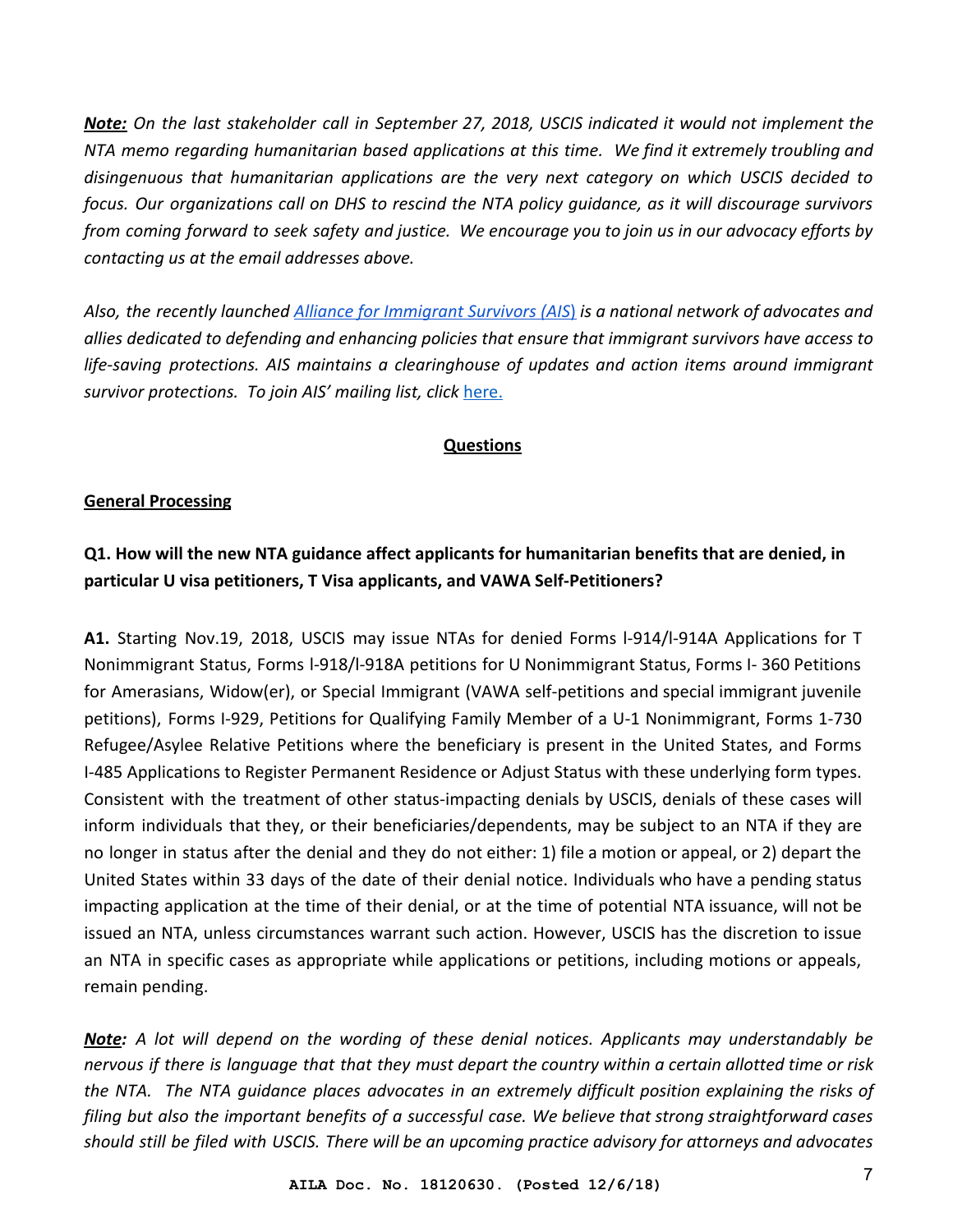*that will address specific practice pointers for having these conversations with survivor applicants. ILRC has a practice advisory on the NTA guidance and SIJS cases, which is available* [here.](https://www.ilrc.org/risks-applying-special-immigrant-juvenile-status-sijs-affirmative-cases) *In the meantime, please contact ASISTA or ILRC if you need technical assistance about how to communicate with clients about the import of the denial notice and the plan to challenge it.*

**Q2. Will USCIS be making a public statement when it announces implementation of the new NTA policy for humanitarian applications/petitions that the new policy is not intended to create a chilling effect on victims coming forward to assist law enforcement and apply for the immigration benefits for which they are eligible?**

**A2.** Yes, USCIS will issue robust messaging surrounding this part of the NTA PM implementation to ensure that current and potential applicants/petitioners and beneficiaries of these form types are aware that they continue to be encouraged to seek humanitarian benefits under the relevant statutes and regulations. USCIS is committed to continuing to offer classifications to eligible victims. USCIS will not be issuing NTAs immediately upon denial of any of these form types. Motion and appellate processes continue to remain in place and USCIS officers are scheduled to receive training on the exercise of prosecutorial discretion for all case types as part of the NTA PM implementation.

**Q3. What specific measures are planned or in place to help ensure this policy does not have a chilling effect on the willingness of victims to cooperate with law enforcement in the reporting of crimes against them and in the willingness of victims to apply to USCIS for relief?**

**A3.** USCIS remains committed to properly and efficiently administering immigration-related humanitarian programs for eligible victims. Nothing about the adjudicative process for VAWA, T, U, SIJ, or 1-730 applications and petitions has changed as a result of the NTA PM. Appellate and motion processes, robust operational guidance and training, and the ability for officers to exercise prosecutorial discretion will all contribute to the fair and proper implementation of the new NTA policy with respect to all cases, including those impacting victims.

*Notes on Questions 2 and 3: It is clear that this policy will create a substantial chilling effect on some survivors deciding to come forward to access humanitarian protections. While the NTA memo does <sup>4</sup>*

<sup>&</sup>lt;sup>4</sup> Albert. Samaha. "A Visa Program That Protected Domestic Violence Victims Is Now Putting Them At Risk Of Deportation" Buzzfeed News (October 30, 2018), available at:

[https://www.buzzfeednews.com/article/albertsamaha/u-visa-deportation-immigration-trump-sessions-domestic?utm\\_sour](https://www.buzzfeednews.com/article/albertsamaha/u-visa-deportation-immigration-trump-sessions-domestic?utm_source=AILA%2BMailing&utm_campaign=b6d50eb883-AILA8_11_1_2018&utm_medium=email&utm_term=0_3c0e619096-b6d50eb883-2910826) [ce=AILA%2BMailing&utm\\_campaign=b6d50eb883-AILA8\\_11\\_1\\_2018&utm\\_medium=email&utm\\_term=0\\_3c0e619096-b6d5](https://www.buzzfeednews.com/article/albertsamaha/u-visa-deportation-immigration-trump-sessions-domestic?utm_source=AILA%2BMailing&utm_campaign=b6d50eb883-AILA8_11_1_2018&utm_medium=email&utm_term=0_3c0e619096-b6d50eb883-2910826) [0eb883-29108264](https://www.buzzfeednews.com/article/albertsamaha/u-visa-deportation-immigration-trump-sessions-domestic?utm_source=AILA%2BMailing&utm_campaign=b6d50eb883-AILA8_11_1_2018&utm_medium=email&utm_term=0_3c0e619096-b6d50eb883-2910826)1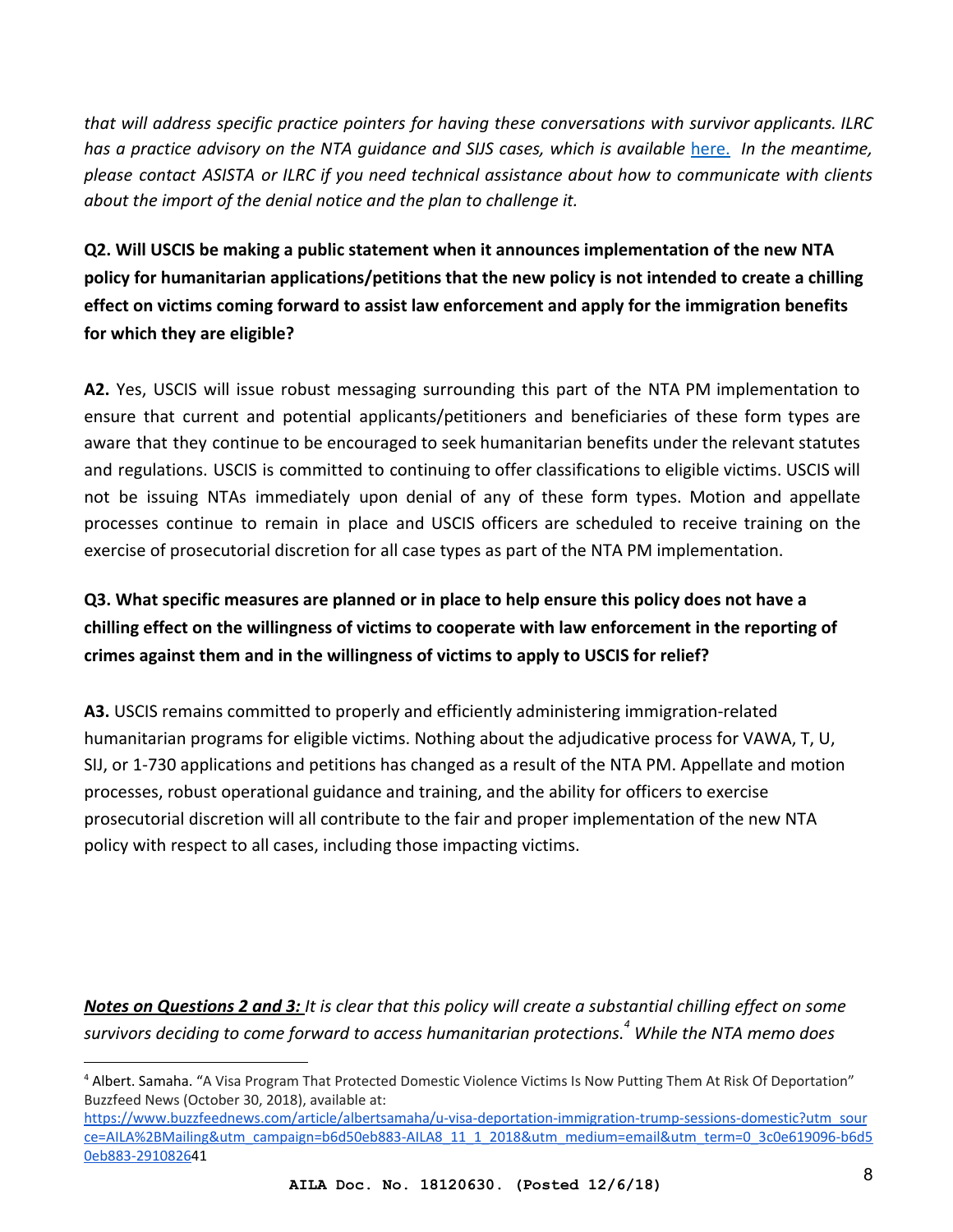*not change the adjudication of humanitarian-based cases, USCIS suggests that there will be upcoming guidance related to discretion that will contribute to the already established chilling effect created by new USCIS policy. We encourage you to connect with our advocacy efforts through our websites as well as through the Alliance for Immigrant Survivors mailing list referenced above.*

*USCIS appears to be unwilling to acknowledge the conflict between a "commitment" to providing relief for victims, and an NTA policy, which threatens all undocumented applicants with removal if their cases are denied. Advocates may wish to request information on the trainings and prosecutorial discretion process, through Freedom of Information Act requests. If you are interested in joining in this effort please contact [questions@asistahelp.org.](mailto:questions@asistahelp.org)*

*ASISTA is currently working with Asian American Advancing Justice (AAAJ) in Los Angeles and other partners to explore impact litigation on the implementation of the NTA memo. If you would like more information on how to connect to this effort, contact Executive Director, Gail Pendleton, at gail@asistahelp.org.*

*Those representing survivors must consider adding removal defense and impact litigation to their skill set or establishing partnerships with agencies that do this work. ASISTA has recorded webinars focused on survivor arguments in removal, and ILRC and AILA have resources to help advocates learn more about removal defense and impact litigation generally. You can contact our agencies at the email addresses above for information on more training opportunities.*

**Q4. Will the NTA PM be applied to applications filed prior to the issuance of the memo? Will it be applied to applications filed prior to the implementation date of the policy (whenever that may be with regard to humanitarian benefits)?**

**A4.** The NTA PM will be applied to decisions made on or after the implementation date for each group of case types as they are announced without regard to the application filing date. However, USCIS officers may apply the 2018 NTA PM to cases denied prior to Oct. 1, 2018, or Nov. 19, 2018, as a matter of discretion. Officers may also exercise discretion to apply the 2018 NTA PM to cases denied prior to June 28, 2018, if those cases are being reviewed for cause or substantive reasons.

*Note: This position seems to violate basic notice requirements and due process, since it appears USCIS plans to apply it to every case that is currently pending (regardless of how many years ago they were filed) without prior notice or opportunity to comment. ASISTA would like to aggressively challenge this application of new policy to old cases. If you are interested in helping with this effort, please contact Gail Pendleton at ASISTA at [gail@asistahelp.org](mailto:gail@asistahelp.org)*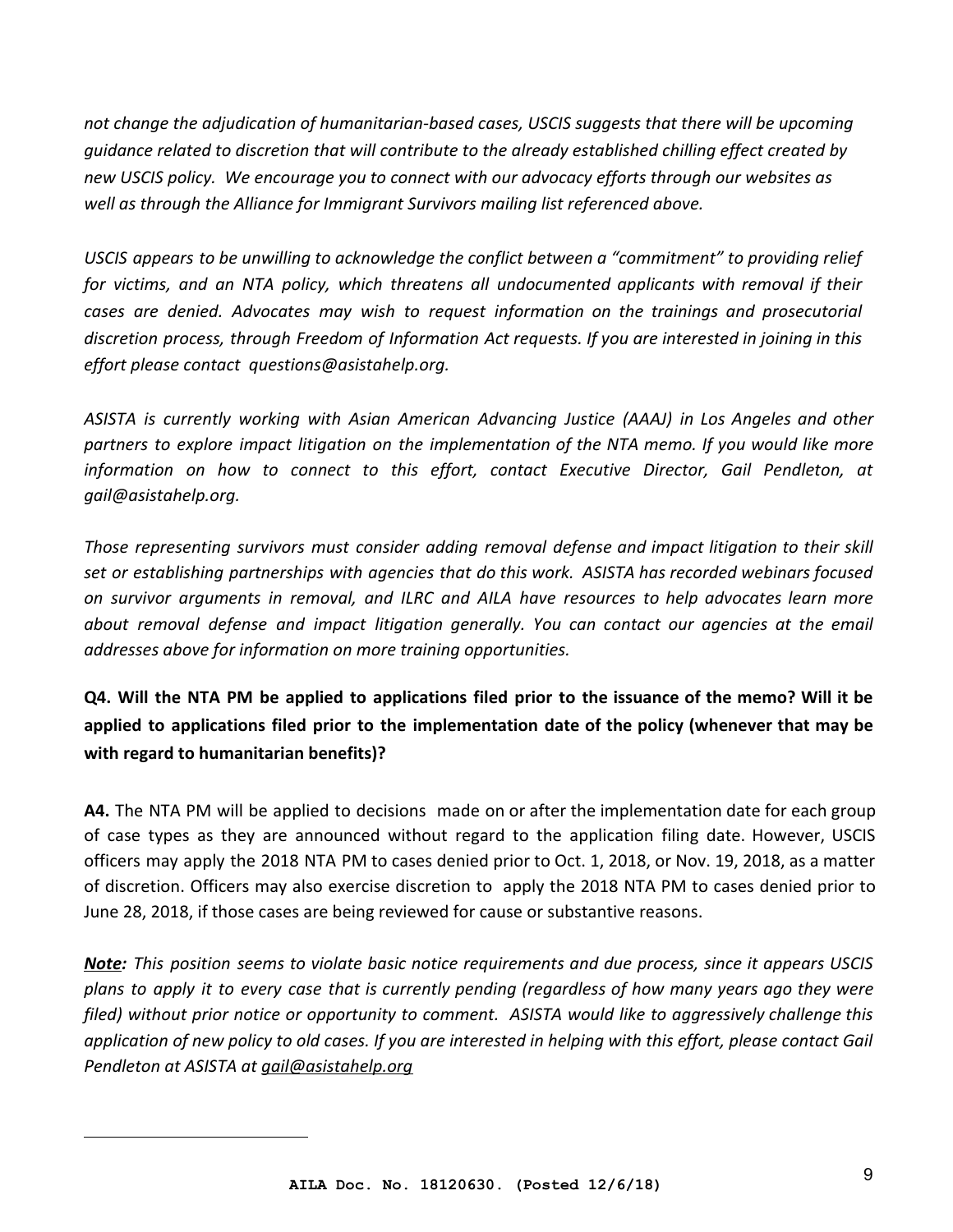# **Q5. Has the DHS Office of General Counsel (OGC) reviewed USCIS's determination that the Executive Order precludes treating victims differently in any way with regard to this policy?**

**A5.** This determination was not made by USCIS. Executive Order 13768 clearly states: "We cannot faithfully execute the immigration laws of the United States if we exempt classes or categories of removable aliens from potential enforcement. The purpose of this order is to direct executive departments and agencies to employ all lawful means to enforce the immigration laws of the United States." Further, the Feb. 2017 DHS Implementation Memorandum reiterates that "Except as specifically noted above [regarding DACA], the Department no longer will exempt classes or categories of removable aliens from potential enforcement." Failing to implement the NTA PM with respect to entire categories of applications and petitions would be in direct violation of both the Executive Order and the DHS Implementation Memorandum.

*Note: Contrary to the answer's implication, USCIS has never entirely exempted classes of humanitarian applicants from enforcement; it has, however, made clear that such enforcement was not a priority because of the chilling effect it would have on survivors seeking relief Congress intended for them. The government's decision to now apply the NTA guidance to all those seeking <sup>5</sup> humanitarian relief seems designed to discourage survivor applications and thwart, through policy, the laws Congress created. Targeting survivors of crime, especially those with no serious criminal records, makes our communities less safe, rips families apart, and wastes government resources. Reach out to our organizations (see p. 1) to help with advocacy, and contact ASISTA to help with litigation efforts around this significant policy change.*

<sup>5</sup> *See e.g.* T visa regulation preamble. " USCIS does not have a policy to refer applicants for T nonimmigrant status for removal proceedings absent serious aggravating circumstances, such as the existence of an egregious criminal history, a threat to national security, or where the applicant is implicit in the trafficking." 81 FR. 92266, 92283 (Dec. 19, 2016).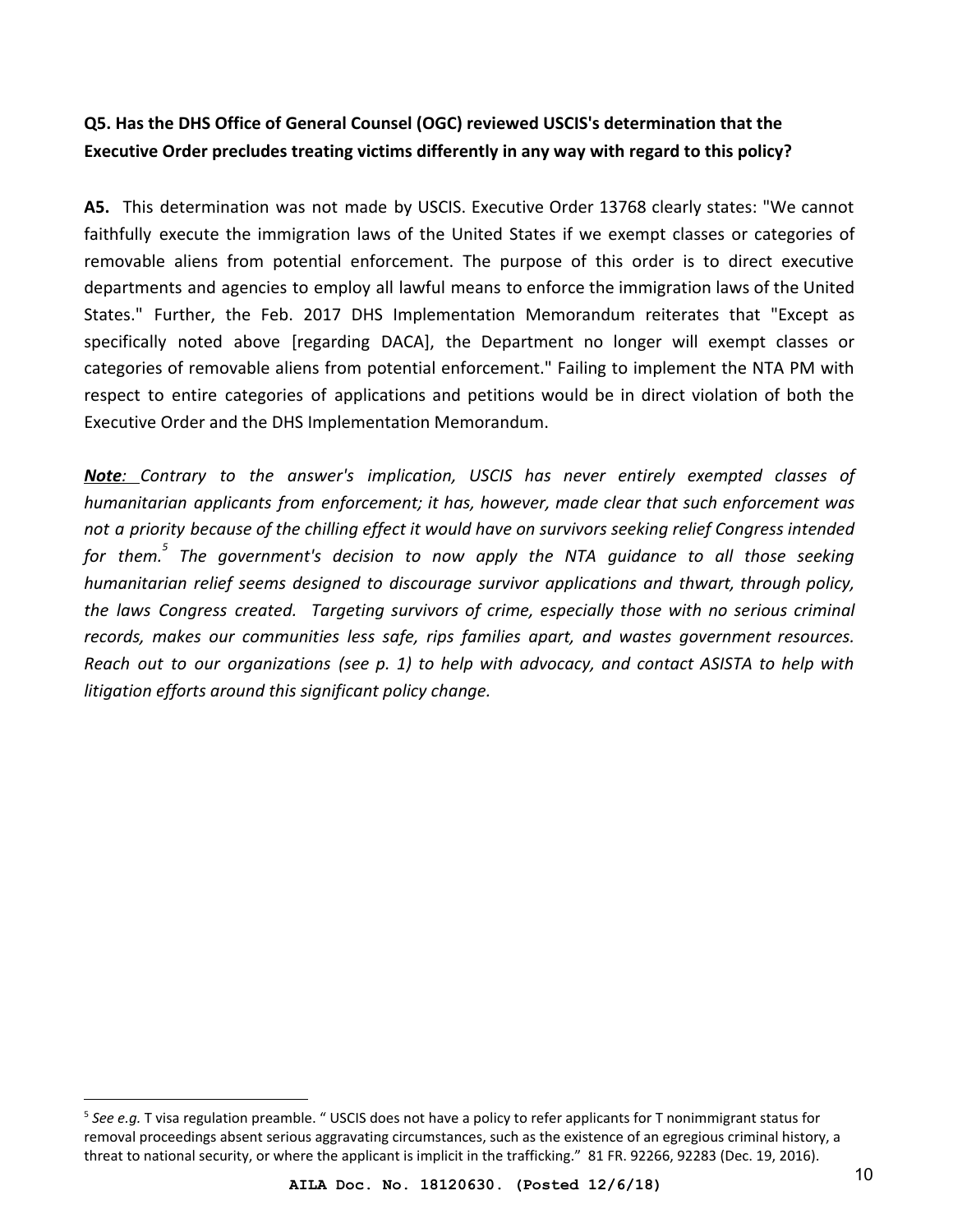**Q6. Do you foresee that this new policy will have a chilling effect on immigrants eligible to apply to adjust their immigration status via I-485, opting to not go through with the adjustment and resulting in a lower percentage of immigrants legalizing their status in this country?**

**A6.** The intent of the NTA PM is not to deter bona fide victims from seeking humanitarian relief, but when that benefit is not issued the NTA PM allows the applicant to receive due process offered to them under the law by the issuance of the NTA.

*Note: Regardless of USCIS' "intent," the NTA policy will have a significant impact on a survivor's decision whether to apply for immigration relief. This undermines the Congressional intent in establishing these critical protections for survivors. We believe that the NTA memo should be challenged using multiple change strategies (litigation, Congressional oversight and action, media) in order to combat the chilling effect this policy will have on survivors. See how to connect with these efforts above at the notes for Questions 2 and 3.*

**Q7. How will this change affect applicants/petitioners who already have an unexecuted removal order from the past? Would USCIS attempt to file a new NTA with EOIR and/or ICE in such cases? Would the privacy/confidentiality protections for U petitioners and T visa applicants prevent USCIS from otherwise notifying ICE in such cases?**

**A7.** Generally, USCIS will not issue a new NTA if an individual has an unexecuted order of removal or active warrant of deportation. If there is evidence of a prior unexecuted order of removal in the alien's immigration record, USCIS may refer these cases to ICE's Enforcement and Removal Operations to determine if execution of the removal order is appropriate. The confidentiality provisions at 8 U.S.C. § 1367 allow for sharing information within DHS and DOJ for legitimate Departmental purposes. Guidance on issuance of NTAs for individuals who are already in removal proceedings or who have an unexecuted final order has not changed.

*Note: Many survivors eligible for status have old final orders. This is why USCIS and the AAO have acknowledged, for instance, that U and T visa applicants and VAWA self-petitioners may be able to overcome reinstatement of removal if they qualify for a 212(a)(9)(C) waiver. For example, see Matter of A-L-Unpublished AAO decision (Jan. 12, 2017), available [here](http://www.asistahelp.org/documents/resources/AAO_Us_can_overcome_reinstatement_6D152D0D73812.pdf) discussing this in the U visa context. Moreover, we believe this answer potentially overstates the communication allowed with ICE. USCIS' position ignores the Congressional intent in establishing the protections in 8 USC § 1367 and survivor relief, which is to encourage crime victims who fear deportation to access our justice system. It will be important to ensure you are effectively framing your arguments concerning prior removal orders to USCIS, to EOIR and to the federal courts. Contact ASISTA, see above, for technical assistance if you are seeking to overcome reinstatement or a waiver for 212(a)(9)(C) for a VAWA, U or T visa case.*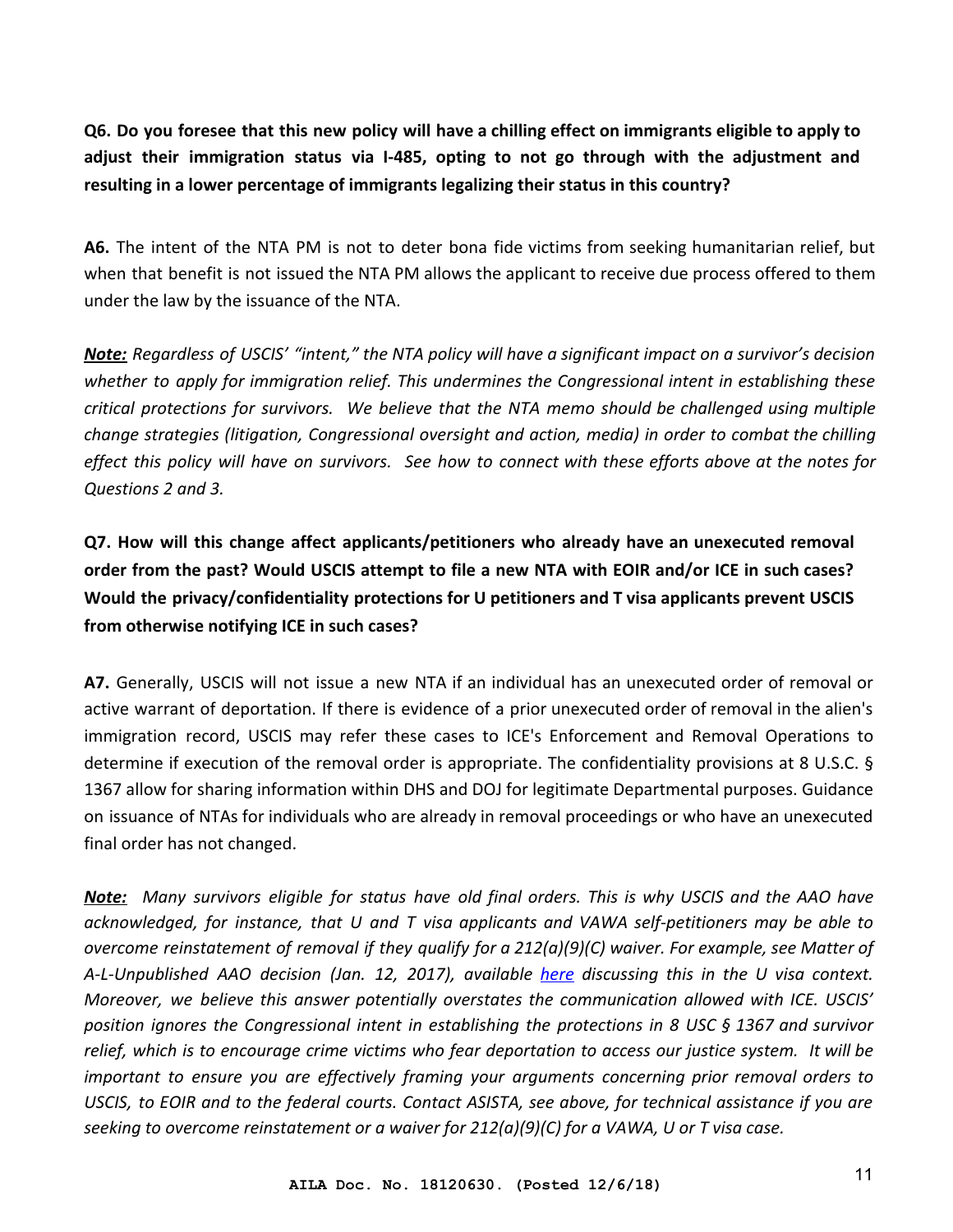*At the outset of their representation, practitioners should screen for prior orders of removal, as it may increase a survivor's vulnerability to an enforcement action. It is good practice to prepare stays of removal (ICE Form I-246) in advance to keep in the file and to use in the event there is an enforcement action or other direct risk of removal. Click [here](http://www.asistahelp.org/en/access_the_clearinghouse/working_with_survivors_at_risk_of_removal/) for sample stay materials from ASISTA. Practitioners should supplement their stay request with positive discretionary evidence and evidence of hardship that removal would cause to the applicant and his or her family (much of which may already be contained in your initial application, especially for waiver discretion).*

**Q8. How will the NTA policy memo apply to someone with multiple good-faith applications or petitions where one application is denied but another form of relief is still pending? Will USCIS wait until the last application or petition is adjudicated before issuing an NTA? If USCIS does issue NTAs while other forms of relief are pending, what factors will USCIS consider in deciding to issue the NTA?**

**A8.** Generally, our officers will ensure petitions and applications which impact a person's status or authorized periods of stay are adjudicated before issuing an NTA. However, USCIS has the discretion to issue an NTA in specific cases as appropriate while applications or petitions remain pending.

*Note: USCIS did not provide information about the intersection with other kinds of cases such as asylum, where issuance of an NTA could divest USCIS of jurisdiction over the claim. ASISTA and partner organizations will follow up for clarification where there is a pending humanitarian case and an asylum case. Please keep us appraised of any cases where you believe this may happen, or has happened by filling out the case example form:*

*[https://www.aila.org/advo-media/agency-liaison/case-examples/ntas-issued-as-a-result-of-usciss](https://www.aila.org/advo-media/agency-liaison/case-examples/ntas-issued-as-a-result-of-usciss-new-nta-policy) [-new-nta-policy](https://www.aila.org/advo-media/agency-liaison/case-examples/ntas-issued-as-a-result-of-usciss-new-nta-policy)*

**Q9. The regulations at 8 CFR 239.1 indicate which officers have the authority to issue NTAs. Please specify which officers will be implementing the updated NTA guidance for humanitarian applications. Who will be issuing NTAs at the VSC, or NSC for cases related to humanitarian benefits? What training have these adjudicators received on the dynamics of domestic violence, the effects of trauma on survivors, and the provisions of 8 USC 1367?**

**A9.** 8 CFR 239.1 designates who is authorized to issue an NTA and this policy memorandum does not make changes to that designation. While any trained officer may write an NTA, only those in a position designated under 8 CFR 239.1 may issue the NTA. This is typically someone who is a supervisory immigration services officer or higher level position. Prior to issuing any NTA, it is carefully reviewed to determine if it is legally sufficient and complies with USCIS policy. Where appropriate, NTAs may also be reviewed by USCIS counsel prior to issuance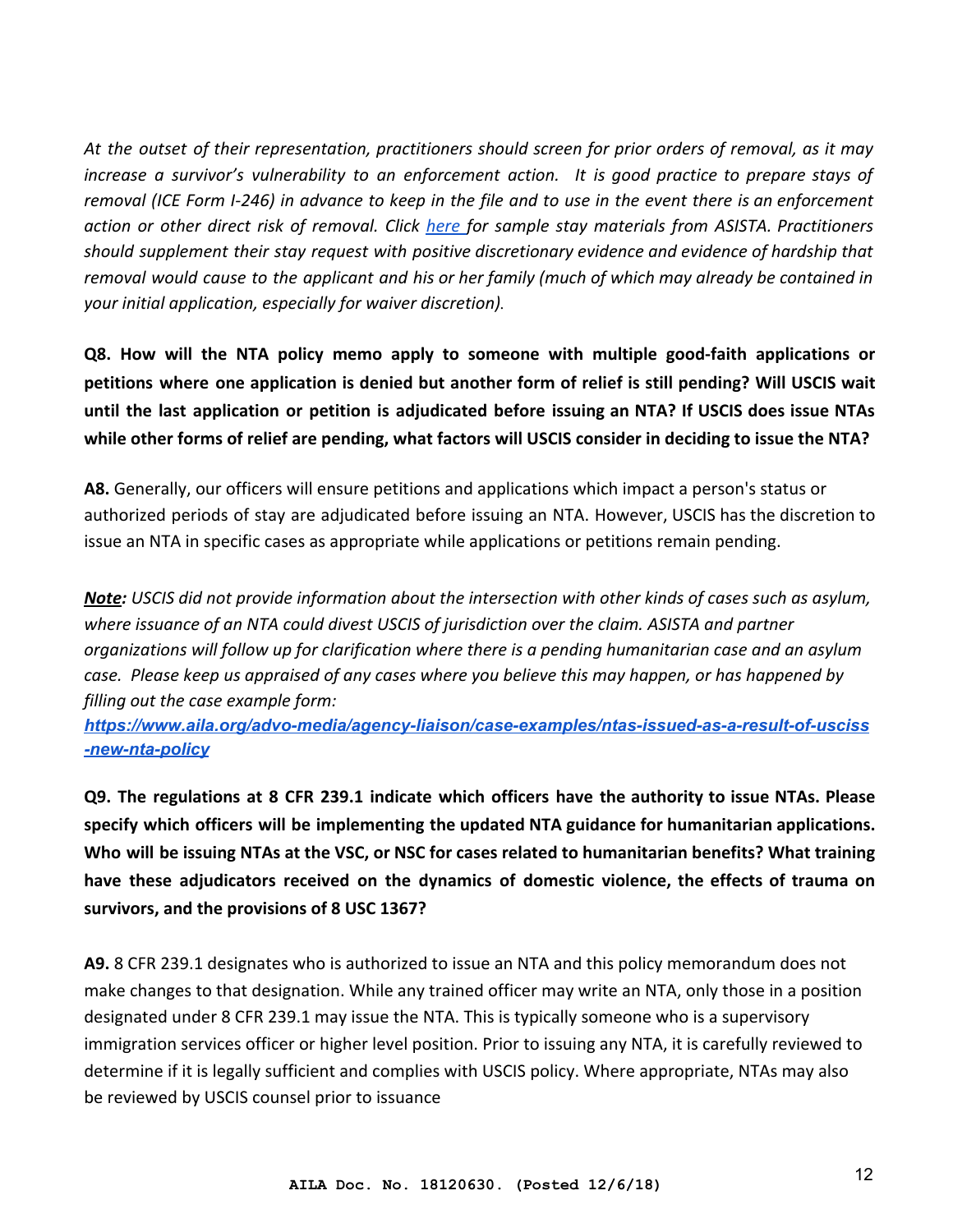With regards to training USCIS officers receive, VAWA, T, and U adjudicators already receive specific training for the adjudication of these applications/petitions. Additionally, all USCIS adjudicators are receiving training on the new NTA PM and its implementation and this training addresses specific issues relating to cases protected under 8 USC 1367. As we implement the NTA PM, USCIS will continually evaluate training needs and provide training to staff as needed.

*Note: If you receive an NTA for a survivor client, contact ASISTA to review whether it complies with USCIS regulations and for assistance to help you challenge any unlawful merits denials. See also ASISTA, AILA, and ILRC case collector here:*

*[https://www.aila.org/advo-media/agency-liaison/case-examples/ntas-issued-as-a-result-of-usciss](https://www.aila.org/advo-media/agency-liaison/case-examples/ntas-issued-as-a-result-of-usciss-new-nta-policy) [-new-nta-policy](https://www.aila.org/advo-media/agency-liaison/case-examples/ntas-issued-as-a-result-of-usciss-new-nta-policy)*

## **Q10. How and when will USCIS refer humanitarian cases to ICE? How does this intersect with issuing NTAs?**

**A10.** USCIS will continue to refer certain criminal cases to ICE for possible NTA issuance. In these cases, the underlying benefit type, whether or not it is humanitarian/protection-based, employment-based, or family-based, is generally not a factor in whether cases are referred to ICE.

The outcome of this NTA PM is that, upon full implementation, we will refer fewer cases to ICE for NTA issuance by them. Historically, USCIS referred aliens with criminal issues (EPS<sup>6</sup> and non-EPS) to ICE and allowed ICE to decide whether to take action to remove these aliens. That procedure was initiated by a Referral to ICE (RTI). If ICE accepted the RTI, they would investigate the subject and possibly issue an NTA to place the subject in removal proceedings. If the RTI was declined, we would continue adjudication and, regardless of approval or denial, would not issue an NTA.

This middle step, issuing an RTI, was unnecessary for many criminal cases. USCIS has the authority to issue NTAs directly. Instead of referring cases to ICE so they can issue the NTA, USCIS will, upon full implementation of the new NTA PM, and for categories of cases expressly laid out in the NTA PM, adjudicate the application/petition and issue NTAs directly under the updated NTA PM. USCIS reserves the right to refer cases to ICE as appropriate.

*Note: Please let ASISTA know if/when ICE detains or attempts to remove survivors. Memoranda on how ICE should treat survivors they encounter have not been rescinded and advocates must continue to insist ICE complies with its own guidance, whether through challenges to removal, litigation, or Congressional advocacy.*

<sup>6</sup> EPS and Non-EPS refers to "Egregious Public Safety" and "Non-Egregious Public Safety". See USCIS NTA Policy Memo for additional clarification, available [here.](https://www.uscis.gov/sites/default/files/USCIS/Laws/Memoranda/2018/2018-06-28-PM-602-0050.1-Guidance-for-Referral-of-Cases-and-Issuance-of-NTA.pdf)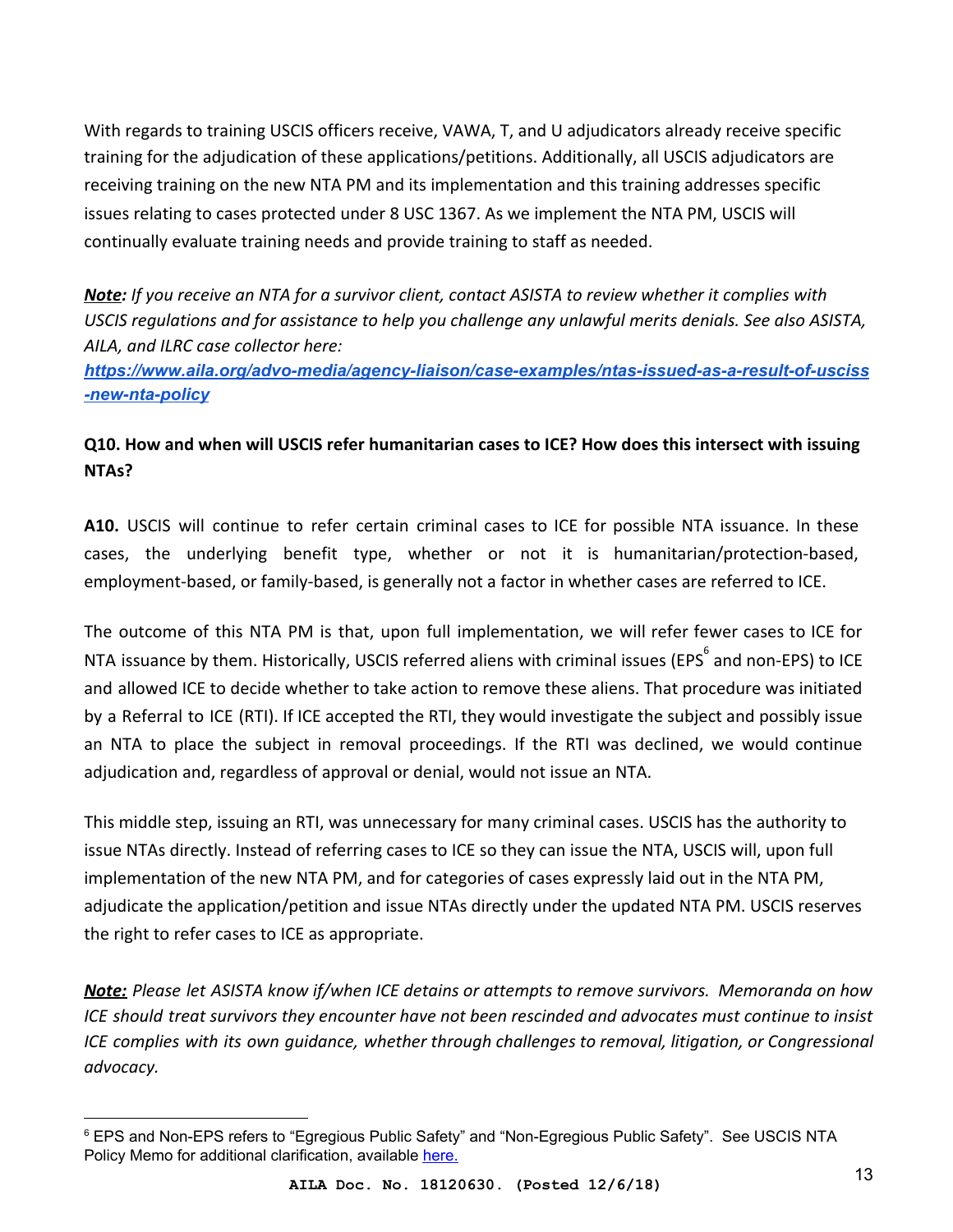**Q11. Will USCIS review if denials leading to NTAs comply with the specificity requirements for denials under 8 USC 103 (must provide** *specific* **reasons for denial)? This is of particular concern for** *prose* **applicants, who may be unable or unaware of review options.**

**A11.** Denials, including those that result in the issuance of a NTA, will comply with the statutory requirement that denials state the specific reasons for denial.

*Note: Many RFEs, NOIDs and other forms of denial from the Vermont Service Center (VSC) lack the specificity required by statute and USCIS' own guidance, see, e.g., 8 CFR 103.3(a)(1)(i). If you receive a deficient RFE, NOID or denial, contact ASISTA so we can help you mount preemptive challenges and anticipate responses if VSC issues an NTA.*

**Q12. The USCIS announcement on Nov. 8, 2018, states the following: "USCIS will continue to prioritize cases of individuals with criminal records, fraud, or national security concerns for referral for removal proceedings. USCIS has not changed the current processes for issuing NTAs on these case types, and the agency will continue to use discretion in issuing NTAs for these cases."**

#### **Q12a. What is the agency's policy for issuing NTAs in cases that do not involve any of these factors?**

**A12a.** During the initial implementation, which began Oct. 1, and the subsequent implementation, beginning Nov. 19, USCIS may issue NTAs on the following denied status impacting applications, including but not limited to, Form I-485, Application to Register Permanent Residence or Adjust Status, Form I-539, Application to Extend/Change Nonimmigrant Status, Form I-914, Application for T Nonimmigrant Status, Form I-918, Petition for U Nonimmigrant Status, and Form I-360, Petition for Amerasian, Widow(er), or Special Immigrant and I-730, Refugee/Asylee Relative Petition, where the beneficiary is present in the U.S.

# **Q12b. If USCIS will exercise discretion in such cases, what factors will guide them in the exercise of discretion?**

**A12b.** There is no list of factors to determine whether or not to exercise prosecutorial discretion as the Secretary's memo says that we are no longer to apply prosecutorial discretion to classes or categories of people. Prosecutorial discretion will be determined on a case-by-case basis considering the individual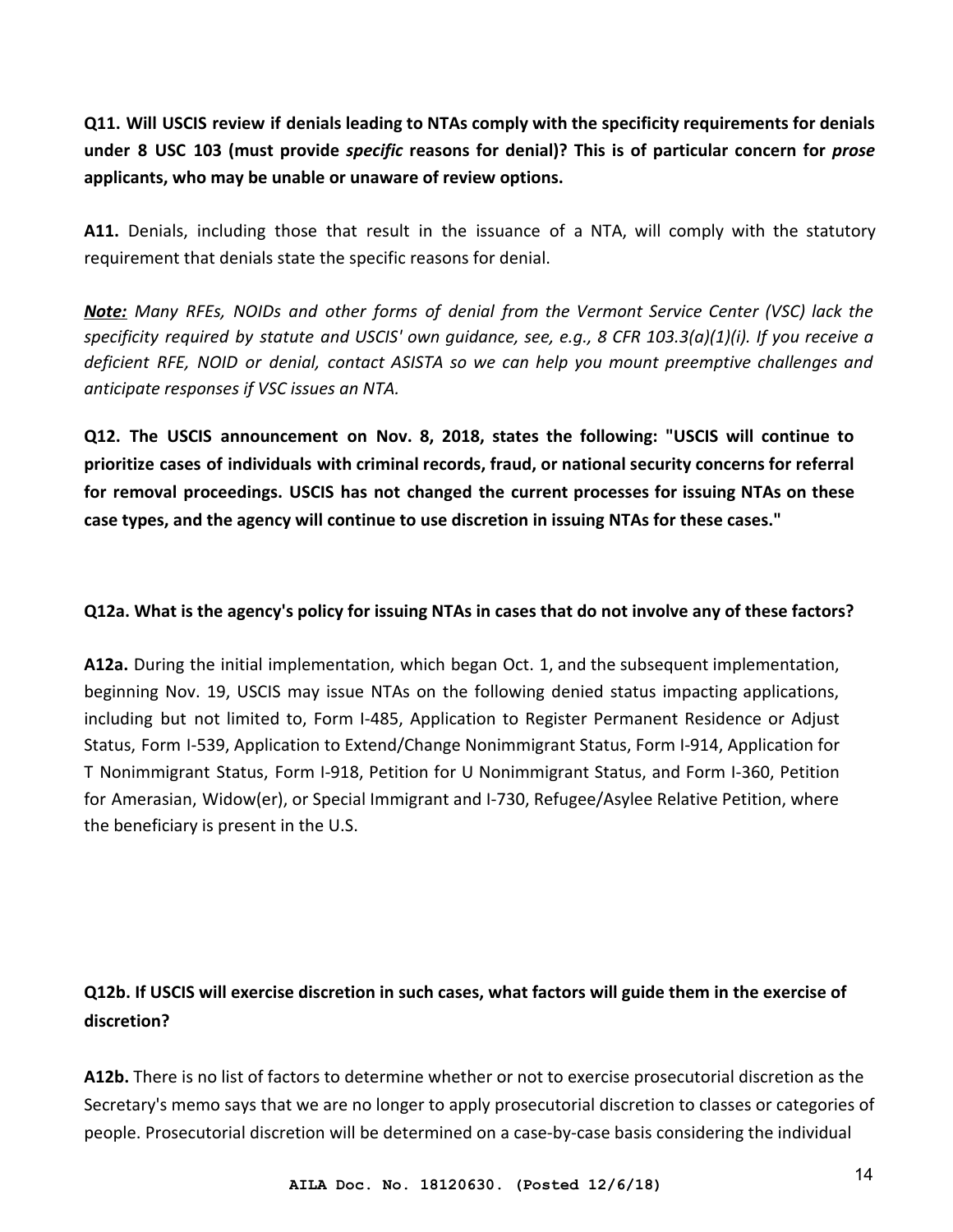factors of that particular case.

*Note: See Note to Q29 below.*

#### **Q12c. In this context what will be viewed as a "national security concern"?**

**A12c.** National security cases fall under the priorities outlined in Executive Order 13768, and they include aliens engaged or suspected of terrorism or espionage, or those otherwise described in INA 212(a)(3) or 237 (a)(4). In addition, any removable alien which, in the judgement *[sic]* of a USCIS officer, otherwise poses a risk to national security is considered a priority for removal.

*Note: The June 28, 2018 NTA guidance specifically states that individual immigration officers may make judgments about applicants who "otherwise pose a risk to public safety or national security." Please <sup>7</sup> immediately contact ASISTA if you believe USCIS is scrutinizing your client for national security issues; we work closely with the National Immigration Project of the National Lawyers Guild and other organizations that challenge the overbroad application of these provisions.*

## **Q13. Will the NTA policy be applied retroactively to humanitarian protections that have already been denied prior to the issuance of the updated NTA guidance (June 28, 2018)?**

**A13.** The second phase of the implementation of the NTA PM does not apply to cases that were denied prior to Monday, Nov. 19, 2018. However, USCIS retains discretion to apply the NTA PM to cases denied prior to Nov. 19, 2018, if the case is being reviewed for cause or a substantive reason.

*Note: USCIS did not say so directly, but it seems USCIS is not planning on digging up old denied cases and issuing NTAs. However, it may be possible that approved cases may be reviewed again. (For example, in the past there were a small number of approvals that were subject to random quality check reviews.) If there is an additional review, those cases may be subject to NTA issuances if denied. In addition, it is possible that issues presented during an underlying VAWA, U, T, or SIJS application may be reviewed again at the adjustment of status phase.*

*If a survivor receives an NTA issued in a case that was denied prior to November 19, 2018 (with no intervening facts between denial and NTA issuance such as criminal convictions or immigration violations), please reach out for technical assistance on ways to challenge the implementation of the NTA guidance for these cases, and fill out the case collector form here:* **[https://www.aila.org/advo-media/agency-liaison/case-examples/ntas-issued-as-a-result-of-usciss](https://www.aila.org/advo-media/agency-liaison/case-examples/ntas-issued-as-a-result-of-usciss-new-nta-policy) [-new-nta-policy](https://www.aila.org/advo-media/agency-liaison/case-examples/ntas-issued-as-a-result-of-usciss-new-nta-policy)**

<sup>&</sup>lt;sup>7</sup> See USCIS NTA Policy Memo for additional clarification, available [here](https://www.uscis.gov/sites/default/files/USCIS/Laws/Memoranda/2018/2018-06-28-PM-602-0050.1-Guidance-for-Referral-of-Cases-and-Issuance-of-NTA.pdf) at 2.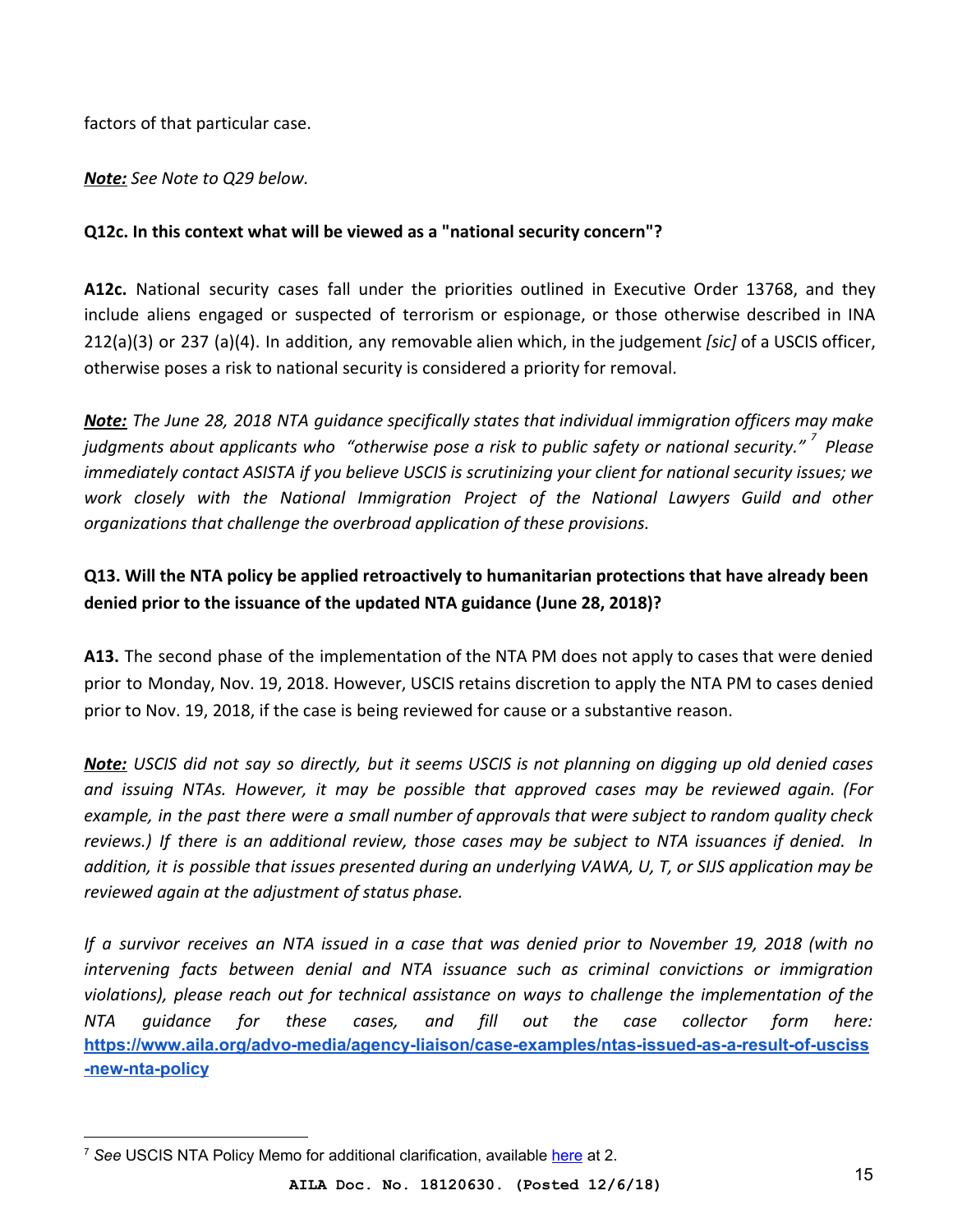**Q14. Will an NTA be issued in cases where an application/petition is withdrawn by the applicant/petitioner before the conclusion of USCIS adjudication?**

**A14.** Withdrawal of a benefit request does not interrupt USCIS' authority or responsibility to pursue enforcement actions as appropriate. USCIS may issue an NTA if the individual is removable even if they withdraw their application before it is adjudicated.

*Note: USCIS's policy here is extremely important to note. If withdrawal will not protect a person, it may often be a better course of action to fight the case. This may mean responding to the RFE, NOID, etc.; appealing a denial; and/or resubmitting a good faith application. Please contact us using the contact information above if you require technical assistance.*

**Q15. How does this updated NTA guidance apply to applications that are on appeal with the AAO? Please confirm that USCIS will wait until the appeal process is final before serving an NTA.**

**A15.** Generally, USCIS will not issue an NTA until the decision on an Appeal or Motion is completed. However, it is important to note that while this has always been the case, USCIS has the authority and discretion to issue an NTA on any case where the individual is removable.

*Note: If USCIS issues the NTA before the appeal or motion is final, please contact ASISTA to discuss litigation strategies.*

*In U visa and T visa cases, the Administrative Appeals Office (AAO) lacks real review of denied I-192 waivers. This, however, is purely regulatory and, in our view, ultra vires and subject to litigation (let ASISTA if you would like to work on this issue). The AAO, moreover, may review legal frailties in such inadmissibility denials, including the failure to apply the Congressionally mandated 212(d)(14) standard. For examples of legal arguments we suggest you include in all your inadmissibility arguments, see [here.](http://www.asistahelp.org/en/access_the_clearinghouse/u_visa/i192_waivers/) Although the AAO has, so far, ignored this argument, we believe federal court judges will find it compelling.*

*The 7th circuit has also found that immigration judges may adjudicate (d)(3) waivers for U applicants (although not the rest of an application) and practitioners are pursuing this argument in other circuits. See National Immigrant Justice Center (NIJC) practice advisory [here](https://www.immigrantjustice.org/sites/default/files/uploaded-files/no-content-type/2017-12/NIJC_UvisaPracticeAdvisory_2017-12-14.pdf). NIJC is spearheading this effort, and you may contact ASISTA to get plugged into that project*.

**Q16. How does this updated NTA guidance apply to applications in which a Motion to Reopen and/or Reconsider is filed with USCIS? Please confirm that USCIS will wait until the conclusion of the of the motion adjudication before serving an NTA.**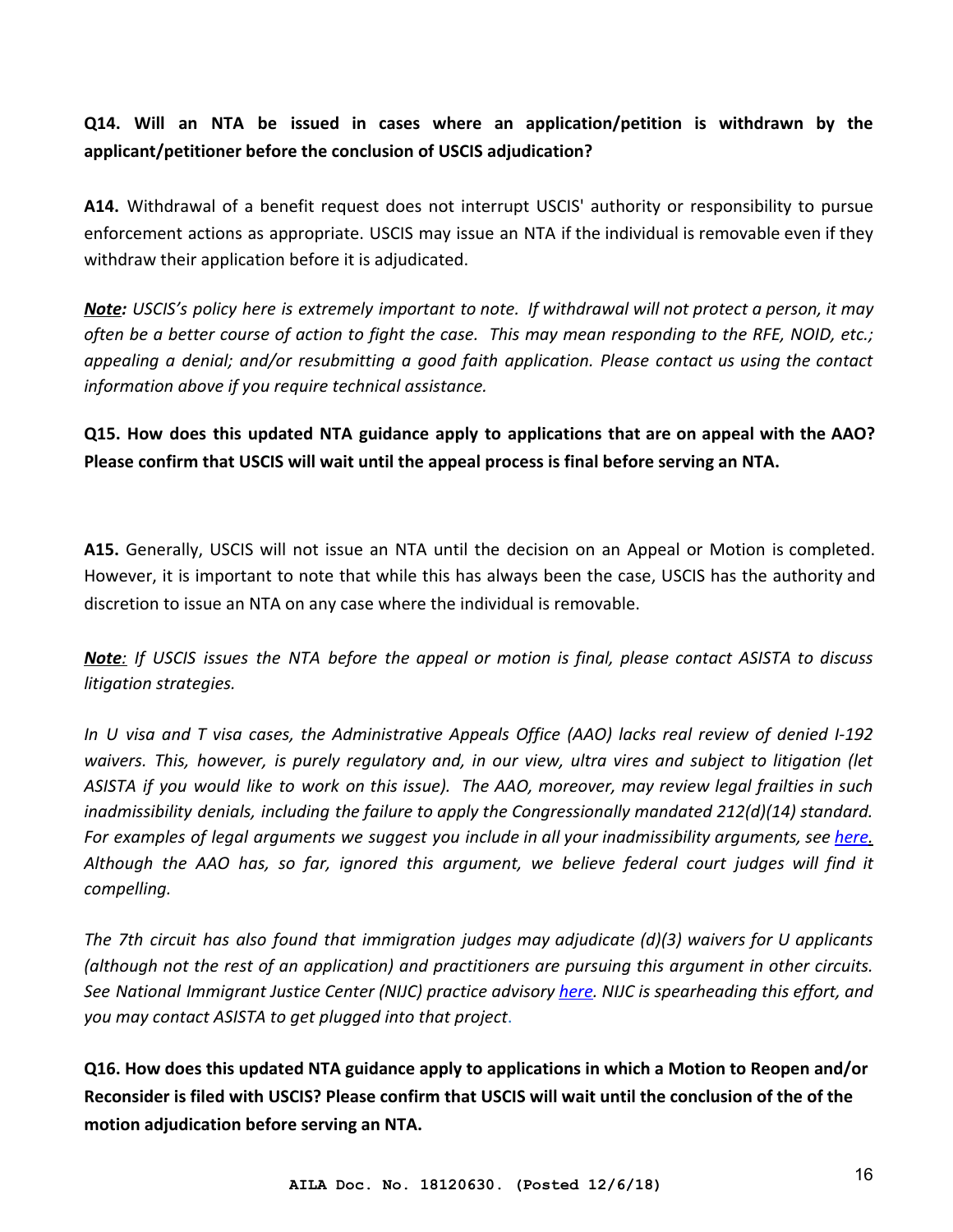**A16.** While USCIS may issue an NTA at any time, generally USCIS allows 33 days from the date of the decision to allow for an appeal or motion to be filed. A shorter appeal period may apply to some cases such as the revocation of the approval of a petition, which has an 18 day deadline. As not all applications or petitions allow for a motion or appeal to be filed, the decision will tell the applicant/petitioner if an appeal or motion is permitted and how long they have to file the appeal or motion if one is permitted. There is no extension to this deadline. Generally, USCIS will not issue an NTA until a decision on a motion is completed; however, USCIS retains discretion to issue NTAs during the pendency of a motion if circumstances warrant such action.

*Note: The deadline for filing an appeal is actually 30 days from the date of the mailing of the decision, plus 3 days (so 33 days from the date of mailing). See 8 CFR 103.8(b) ("Whenever a person has the right or is required to do some act within a prescribed period after the service of a notice upon him and the notice is served by mail, 3 days shall be added to the prescribed period. Service by mail is complete upon mailing.") and 8 CFR 103.3(a)(2) ("The affected party must submit the complete appeal including any supporting brief as indicated in the applicable form instructions within 30 days after service of the decision") (emphasis added). Given the presenters' repeated reference to "date of denial" as the beginning of the 33-day appeals period, it is unclear if USCIS will allow the full appeals period to expire before issuing an NTA. In addition, ASISTA is seeing many improper Notices of Intent to Revoke. Please contact us as soon as you receive them, see contact information above.*

*It is unclear from this answer whether USCIS would generally refrain from issuing an NTA while a late-filed motion is pending. Late-filed motions to reopen are allowed if the applicant can demonstrate that the delay was reasonable and beyond his/her control. (See* 8 C.F.R. § 103.5(a)(1)(i))*. This is becoming an important argument for those whose fee waivers were denied so late that the appeal period has lapsed (contact ASISTA if you have such cases to discuss current arguments and strategies for challenging the impact of USCIS' abrupt fee waiver policy change).*

## **Q17. How does the updated NTA guidance apply to applications on review at the Board of Immigration Appeals (BIA)?**

**A17.** Generally, USCIS will not issue an NTA until the decision on an Appeal or Motion is completed, including appeals under the jurisdiction of the BIA. However, it is important to note that as has always been the case, USCIS has the authority and discretion to issue an NTA on any case where the individual is removable.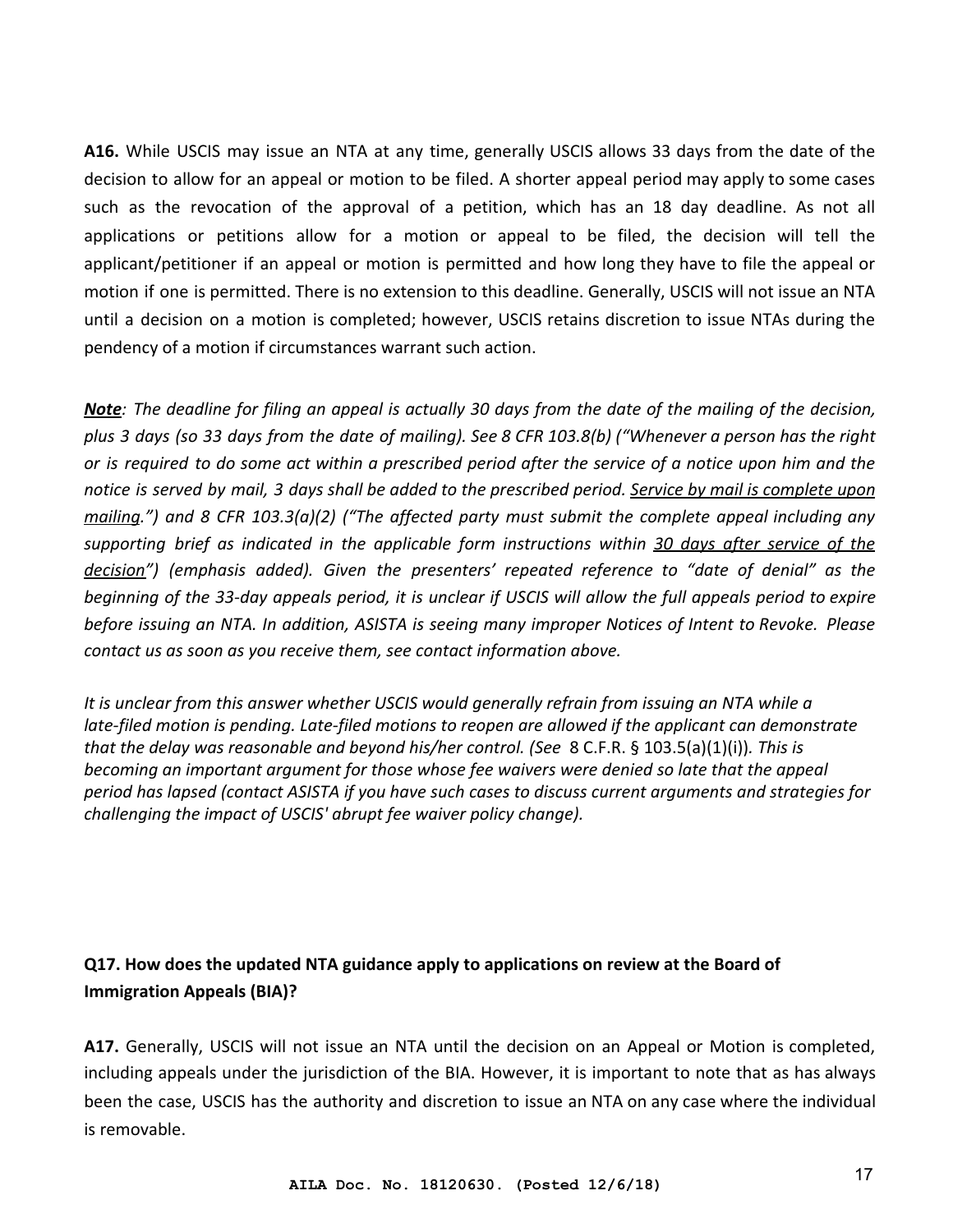*Note: The BIA lacks jurisdiction to review U or T visa denials by USCIS, though the case law regarding U visa applicants in proceedings remains valid (See e.g. [Matter of Sanchez-Sosa, 25 I&N Dec. 807 \(BIA](http://www.asistahelp.org/documents/resources/SanchezSosa_25_IN_Dec_7B25382DB0BA2.pdf) [2012\)\)](http://www.asistahelp.org/documents/resources/SanchezSosa_25_IN_Dec_7B25382DB0BA2.pdf) The BIA does retain jurisdiction over VAWA self-petition denials (See 8 CFR 1003.3 and 8 CFR 1003.1(b)(5). Please contact ASISTA if you wish to consider that route for reviewing a self-petition denial.*

#### **Q18. How does the updated NTA guidance apply to applications subject to federal court action?**

**A18.** Cases that are subject to federal court action will need to be reviewed in conjunction with OCC to determine whether or not issuance of an NTA is appropriate, based on the specific circumstances of the case.

# **Q19. If an alien is in valid DACA at the time their application or petition for other humanitarian relief is denied, will they be issued an NTA?**

**A19.** If the evidence of record shows that an applicant or petitioner is in a period of authorized stay at the time of denial, USCIS would not issue an NTA. USCIS has issued a separate PM to be applied to cases involving DACA recipients and requesters: [Guidance for](https://www.uscis.gov/sites/default/files/USCIS/Laws/Memoranda/2018/2018-06-28-PM-602-0161-DACA-Notice-to-Appear.pdf) [the Referral of Cases and Issuance of Notices to](https://www.uscis.gov/sites/default/files/USCIS/Laws/Memoranda/2018/2018-06-28-PM-602-0161-DACA-Notice-to-Appear.pdf) [Appear \(NTAs\) When Processing a Case](https://www.uscis.gov/sites/default/files/USCIS/Laws/Memoranda/2018/2018-06-28-PM-602-0161-DACA-Notice-to-Appear.pdf) [Involving Information Submitted by a Deferred Action for](https://www.uscis.gov/sites/default/files/USCIS/Laws/Memoranda/2018/2018-06-28-PM-602-0161-DACA-Notice-to-Appear.pdf) [Childhood Arrivals \(DACA\)](https://www.uscis.gov/sites/default/files/USCIS/Laws/Memoranda/2018/2018-06-28-PM-602-0161-DACA-Notice-to-Appear.pdf) [Requester in Connection With a DACA Request or a DACA-Related Benefit](https://www.uscis.gov/sites/default/files/USCIS/Laws/Memoranda/2018/2018-06-28-PM-602-0161-DACA-Notice-to-Appear.pdf) [Request \(Past or](https://www.uscis.gov/sites/default/files/USCIS/Laws/Memoranda/2018/2018-06-28-PM-602-0161-DACA-Notice-to-Appear.pdf) [Pending\) or Pursuing Termination of DACA.](https://www.uscis.gov/sites/default/files/USCIS/Laws/Memoranda/2018/2018-06-28-PM-602-0161-DACA-Notice-to-Appear.pdf)

# **Q20. What will the process be for issuing NTAs for applicants/petitioners for humanitarian relief who have prior expedited removals?**

**A20.** If an individual was previously removed and subsequently re-entered without inspection, USCIS would follow existing procedures and refer the individual to ICE for reinstatement of the order of removal. The NTA PM does not impact such a situation. If an individual was previously removed, but subsequently entered lawfully, USCIS will follow the process outlined in the NTA PM.

*Note on Q20-Q22: If you have clients with old expedited (or other administrative) removal orders, see note above in question 7 concerning overcoming reinstatement of removal.*

**Q21. What will the NTA process be for applicants/petitioners for humanitarian benefits with old prior 240-based orders?**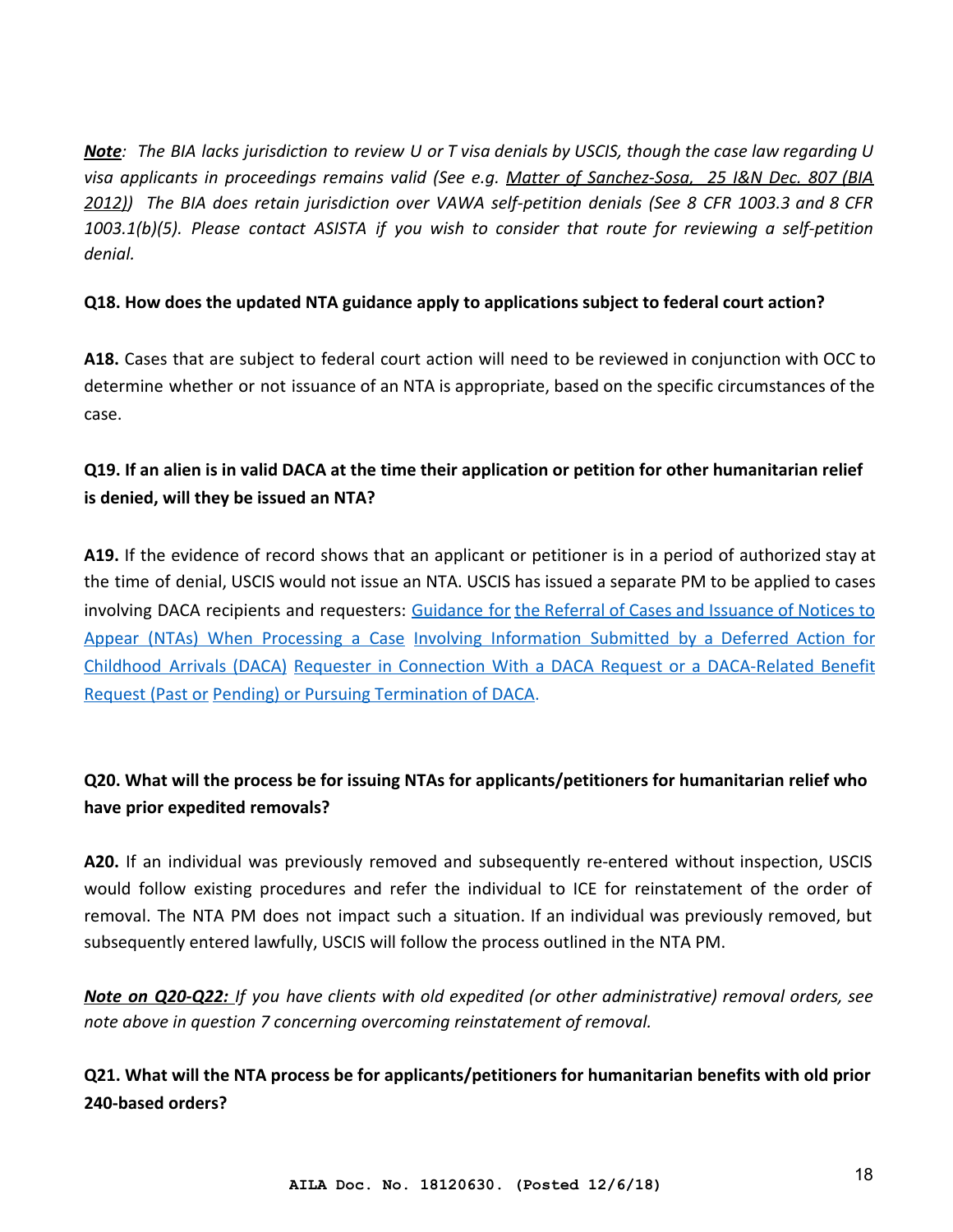**A21.** The NTA PM does not change the handling of situations in which an applicant has an outstanding order of removal. USCIS would follow existing procedures and refer the individual to ICE for execution of the order of removal.

**Q22. How will Us, Ts, and VAWAs who have prior orders of removal be treated if their cases are denied? Is there discretion in referring these cases to ICE, or will having a prior order of removal result in an automatic referral to ICE (no NTA)?**

**A22.** As explained previously, how a situation is handled will vary depending on whether the order is outstanding or whether it was effectuated but the individual re-entered unlawfully, or whether it was effectuated and the individual reentered lawfully.

#### <span id="page-18-0"></span>**T/U Visas**

**Q23. Will USCIS issue an NTA if a U visa petitioner files a Form I-918, Petition for U Nonimmigrant Status, without a Form I-192, Application for Advance Permission to enter as a Nonimmigrant, and USCIS determines that the petitioner is inadmissible? Or will USCIS issue a Request for Evidence and allow the petitioner to file a Form I-192 at a later date?**

**A23.** The implementation of the NTA PM does not affect the adjudicative processes regarding U petitions. Adjudicators will continue to follow existing form-specific guidance in adjudicating these case types and will only issue an NTA, as appropriate, where the case is denied.

*Note: It is important to consider the NTA guidance together with the June 2018 guidance on the Issuance of Requests for Further Evidence (RFEs) and Notices of Intent to Deny (NOIDs). That guidance <sup>8</sup> states that a denial may be issued without an RFE in cases where an application lacks "sufficient initial evidence" or if an applicant has no legal basis for the benefit/request sought. While USCIS has posted <sup>9</sup> initial evidence "checklists" on USCIS' website, advocates should still review the relevant statutes, regulations, and form instructions carefully. If you believe USCIS is either ignoring their own checklists or failing to follow guidance and regulations on eligibility requirements and materiality, contact ASISTA or ILRC for technical assistance.*

# **Q24. How will the new NTA guidance affect U visa and T visa recipients whose adjustment of status applications get denied?**

<sup>8</sup> USCIS. PM-602-0163. "Issuance of Certain RFEs and NOIDs; Revisions to Adjudicator's Field Manual (AFM) Chapter 10.5(a), Chapter 10.5(b)" July 13, 2018. Available at:

[https://www.uscis.gov/sites/default/files/USCIS/Laws/Memoranda/AFM\\_10\\_Standards\\_for\\_RFEs\\_and\\_NOIDs\\_FINAL2.pdf](https://www.uscis.gov/sites/default/files/USCIS/Laws/Memoranda/AFM_10_Standards_for_RFEs_and_NOIDs_FINAL2.pdf) 9 *Id.*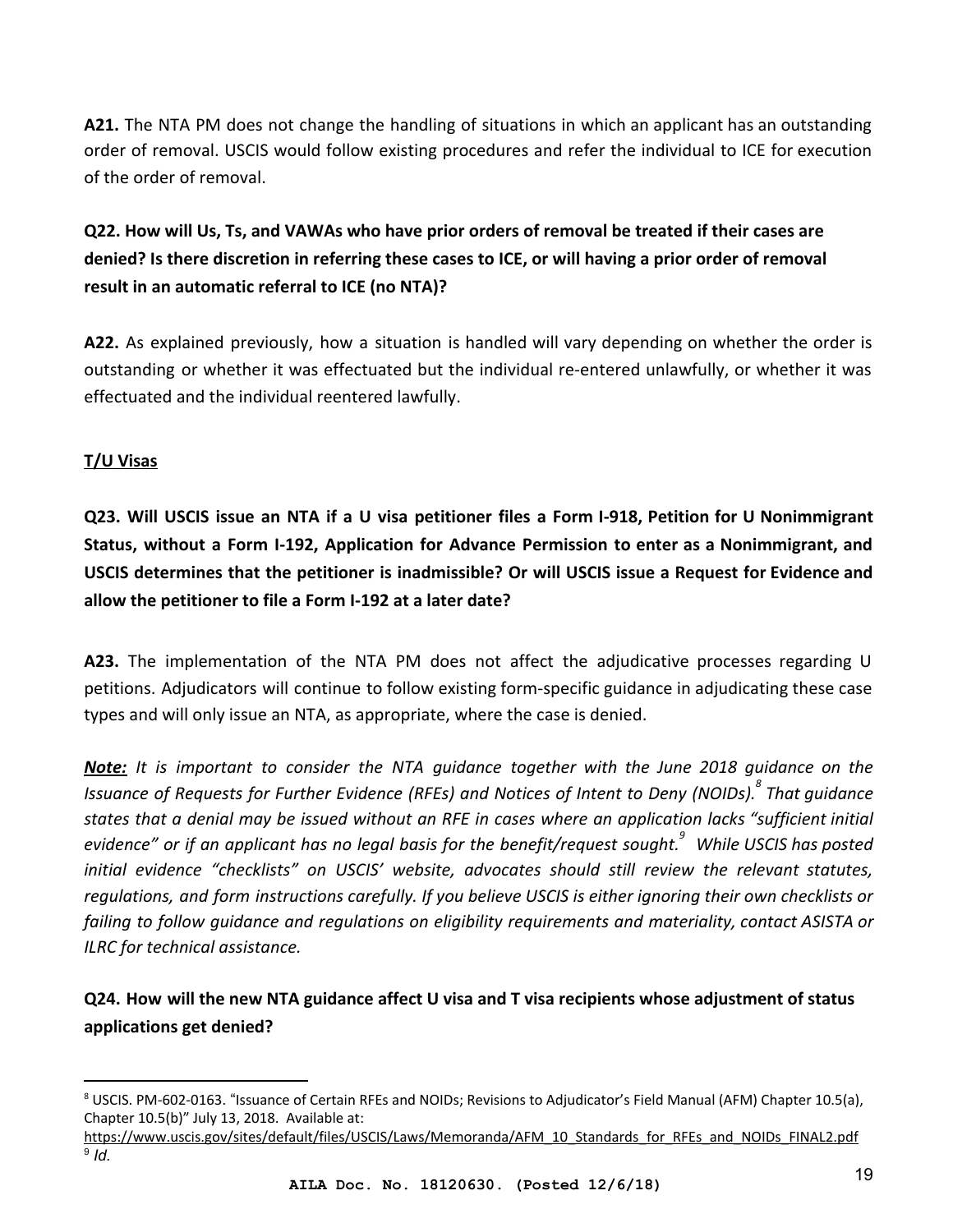**A24.** If a person remains in any valid lawful status or period of authorized stay at the time their adjustment of status application is denied, an NTA will not be issued unless that individual is otherwise removable and an enforcement priority (e.g., criminal/fraud).

*Note: This means that if someone still has valid U or T status at the time the adjustment is denied (or has some other form of lawful immigration status), she can remain lawfully in that status until it ends. It may also be worth trying to apply for an extension of the U or T nonimmigrant status and/or re-applying for adjustment. For example, if the person did not qualify for adjustment because her U nonimmigrant status expired and she failed to ask for an extension, she could try applying for an extension of her U nonimmigrant status and re-applying for adjustment. If the person's U or T nonimmigrant status has expired and their adjustment is denied, she could be issued an NTA.*

*We are seeing many problems with U and T adjustment adjudications out of the VSC, particularly as it relates to discretion. If this is relevant to your case, contact ASISTA for technical assistance and strategies to challenge the denial.*

**Q25. Will this guidance apply even for trafficking victims who submit T Visa applications? For example, if a trafficking victim submits a T Visa application including the I-914B Declaration of Law Enforcement Officer, but the visa is denied based on some other factor, e.g. USCIS interpretation of "physically present on account of trafficking"-would USCIS still issue an NTA?**

**A25.** USCIS will apply the 2018 NTA PM when any status-impacting application or petition is denied and the applicant, petitioner, or beneficiary is removable from the United States, regardless of the basis of the denial. In any denied case, an adjudicator may recommend the exercise of prosecutorial discretion not to issue an NTA if he/she determines there is evidence in the file that warrants such action. That recommendation is subject to review by the Prosecutorial Review Panel (PRP) and, ultimately, the respective office director.

*Note: For more on prosecutorial discretion, please see notes below Q29.*

**Q26. Would you mind clarifying DHS's interpretation of the prioritization list promulgated by Executive Order 13768 contained in subsections (a) - (f) of the "Background" section of USCIS' NTA Memo? If a petition for Forms l-918/l-918A is denied and the deportable alien falls under one of these categories, will an NTA positively be issued? OR will there be prosecutorial discretion per the "may" language contained in USCIS' 11/12/18 follow up memorandum, within the described subsection (a) - (f)? For instance, per subsection (a) if a deportable alien is charged with a motor vehicle offense, will this be treated differently than say an assault?**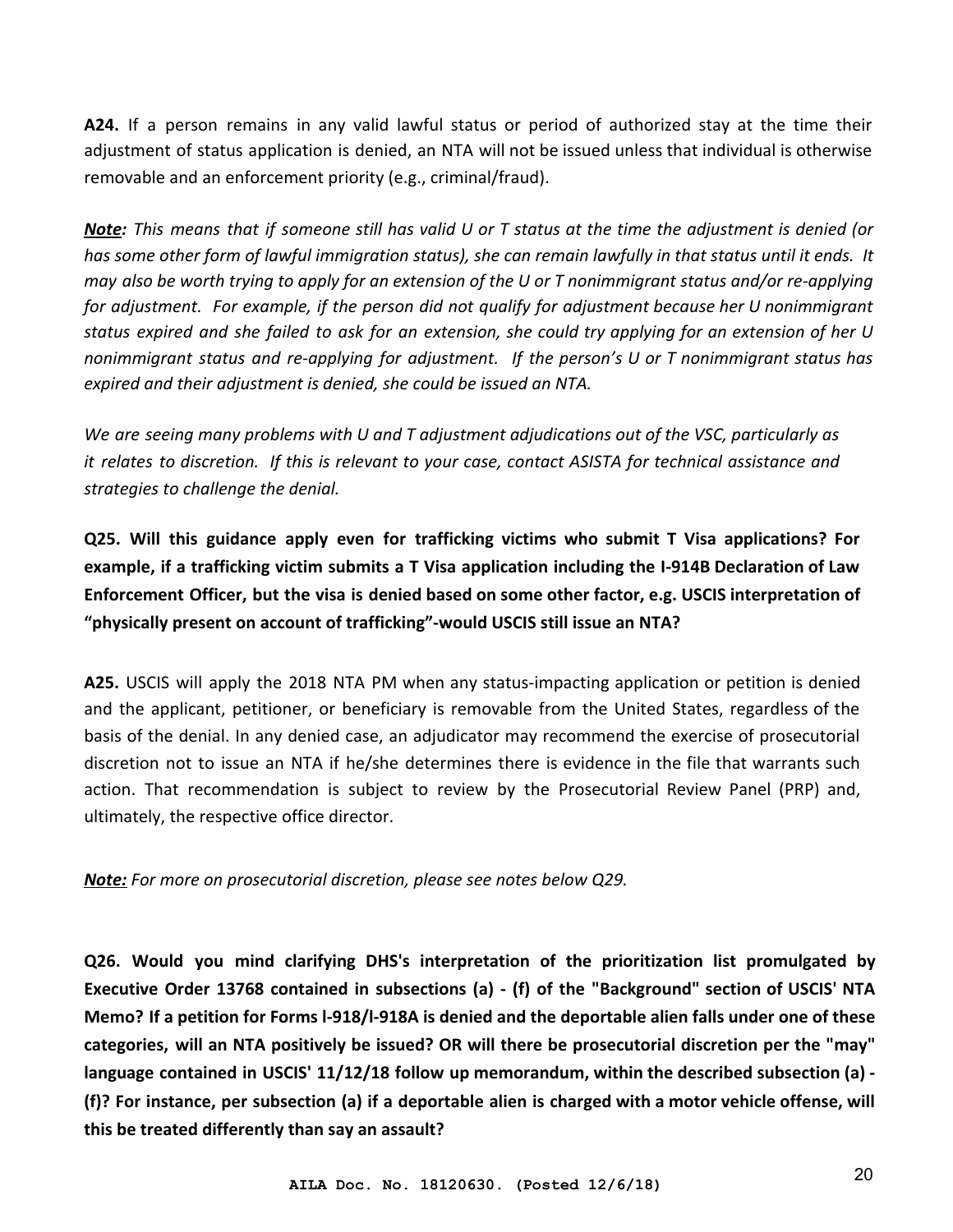**A26.** Cases that fall under the definition of "Egregious Public Safety" (EPS) cases are a top immigration enforcement priority for the government. For the definition of EPS cases, see USCIS Policy Memorandum PM-602-0050.1, dated June 28, 2018. In any denied case, an adjudicator may recommend the exercise of prosecutorial discretion not to issue an NTA if he/she determines there is evidence in the file that warrants such action. That recommendation is subject to review by the PRP and, ultimately, the respective office director.

#### <span id="page-20-0"></span>**VAWA**

## **Q27. How does USCIS propose to implement this memo and avoid increasing barriers and the vulnerability of abuse victims contrary to the legislative purpose of VAWA?**

**A27.** USCIS is committed to properly and efficiently administering immigration-related humanitarian relief programs for eligible victims. The VAWA, T, and U programs allow those eligible for these programs to self-petition, meaning an individual applies for these immigration benefits without the need for a family-based or employment-based sponsor. VAWA, T, and U applications/petitions will continue to be accepted and adjudicated according to USCIS policies and procedures. Appellate and motion processes, robust operational guidance and training, and the ability for officers to exercise prosecutorial discretion will all contribute to the fair and proper implementation of the new NTA policy with respect to all cases, including those impacting protected populations. USCIS officers are scheduled to receive training on the exercise of prosecutorial discretion for all case types as part of the NTA PM implementation.

DHS employees and contractors will continue to follow  $\underline{8 \text{ U.S.C. } 1367(a)(1)}$ , which prohibits them from making adverse determinations of admissibility or deportability, including in evaluating a case for NTA issuance, using derogatory information furnished by prohibited sources, unless the derogatory information has been independently corroborated. The [NTA](https://www.uscis.gov/sites/default/files/USCIS/Laws/Memoranda/2018/2018-06-28-PM-602-0050.1-Guidance-for-Referral-of-Cases-and-Issuance-of-NTA.pdf) [PM](https://www.uscis.gov/sites/default/files/USCIS/Laws/Memoranda/2018/2018-06-28-PM-602-0050.1-Guidance-for-Referral-of-Cases-and-Issuance-of-NTA.pdf) [c](https://www.uscis.gov/sites/default/files/USCIS/Laws/Memoranda/2018/2018-06-28-PM-602-0050.1-Guidance-for-Referral-of-Cases-and-Issuance-of-NTA.pdf)onfirms USCIS' obligation to comply with the provisions at  $8$  U.S.C. 1367(a)(1).

*Note: If you suspect an 8 USC § 1367 violation in your case, you can make a complaint to the DHS Office of Civil Rights and Civil Liberties to investigate. See [here](http://www.asistahelp.org/documents/resources/VAWA_notice_PDF_FE347B89584A0.pdf) for more information. If you have reason to believe an enforcement action may have resulted from an 8 USC § 1367 violation, seek termination of proceedings unless ICE shows that the NTA complies with INA § 239(e) or otherwise fails to comply with the 8 USC § 1367 protections.* <sup>10</sup> Even if ICE states the information provided by a prohibited source was

<sup>10</sup> *See* Dan Kesselbrenner and Sejal Zota. "NIPNLG Practice Advisory: Remedies to DHS Enforcement at Courthouses and other Protected Locations" (April 12, 2017). Available at:

[https://www.nationalimmigrationproject.org/PDFs/practitioners/practice\\_advisories/gen/2017\\_12Apr\\_remedies.pdf](https://www.nationalimmigrationproject.org/PDFs/practitioners/practice_advisories/gen/2017_12Apr_remedies.pdf)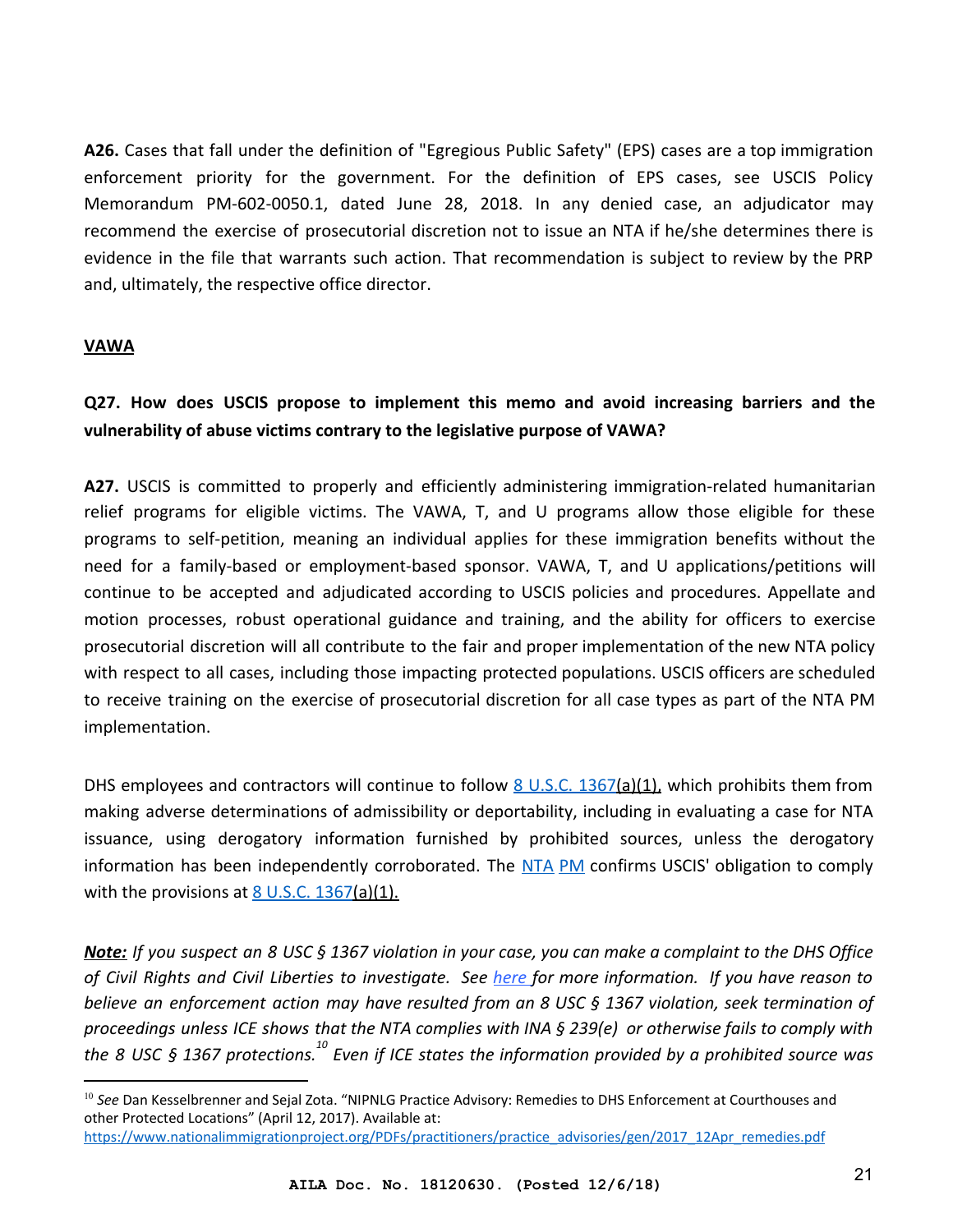*independently verified from another source of information, you may still seek to challenge the enforcement action, as this approach undermines the Congressional goal of this law. ASISTA is seeking cases to challenge "ICE's loophole argument" through impact litigation, FOIA and other strategies. If you are interested in helping with such challenges, contact Gail Pendleton at [gail@asistahelp.org](mailto:gail@asistahelp.org).*

#### **Q28. Will the denial of all applications related to VAWAs result in an NTA, including the I- 601?**

**A28.** As has always been the case, USCIS has the authority and discretion to issue an NTA where an individual appears to be removable. Please note that Form, I-601, Application for Waiver of Grounds of Inadmissibility, is not a status-impacting application or petition; however, the denial of a Form I-601, coupled with the denial of another application, may result in the issuance of an NTA.

*Note: We are seeing many problems with how district offices are handling VAWA adjustments generally and specifically with I-601 waivers, most likely due to change in personnel and lack of training. If this is relevant to your case, contact ASISTA or ILRC for technical assistance before the interview to discuss best arguments and to monitor whether the local office violates USCIS policy or law when/it denies a VAWA adjustment.*

## **Q29. Will USCIS take into account humanitarian situations, i.e. a single parent situation or previous trauma to a victim or survivor filing for immigration benefits?**

**A29.** If an adjudicator believes an exercise of prosecutorial discretion not to issue an NTA is warranted, he or she may submit a recommendation to the PRP, which will decide whether to recommend the exercise of prosecutorial discretion based on the specific facts of the case.

*Note: As discussed above, this lack of criteria is extremely problematic and we will continue to push for criteria that reflect the context of crime survivors. While we are exploring FOIA efforts to obtain documentation related to USCIS training materials on NTA guidance, practitioners should ensure that information regarding a survivor's positive equities is in the file. Most of the evidence you will wish USCIS to consider in a recommendation for prosecutorial discretion may already be submitted as supporting evidence with your application (e.g. good moral character in a VAWA case, "public interest" for U visa (d)(14) waiver; extreme hardship in T visa cases).*

*How much evidence to include related to positive equities to include may depend on the strength and posture of the case as well as the scope of your representation. For example, practitioners may wish to ensure they have substantial information regarding equities at the outset, or else wait until the RFE or NOID stage when they realize there may be issues with the case. USCIS will consider all evidence submitted including at the appeals/motions stage in the exercise of prosecutorial discretion not to issue the NTA.*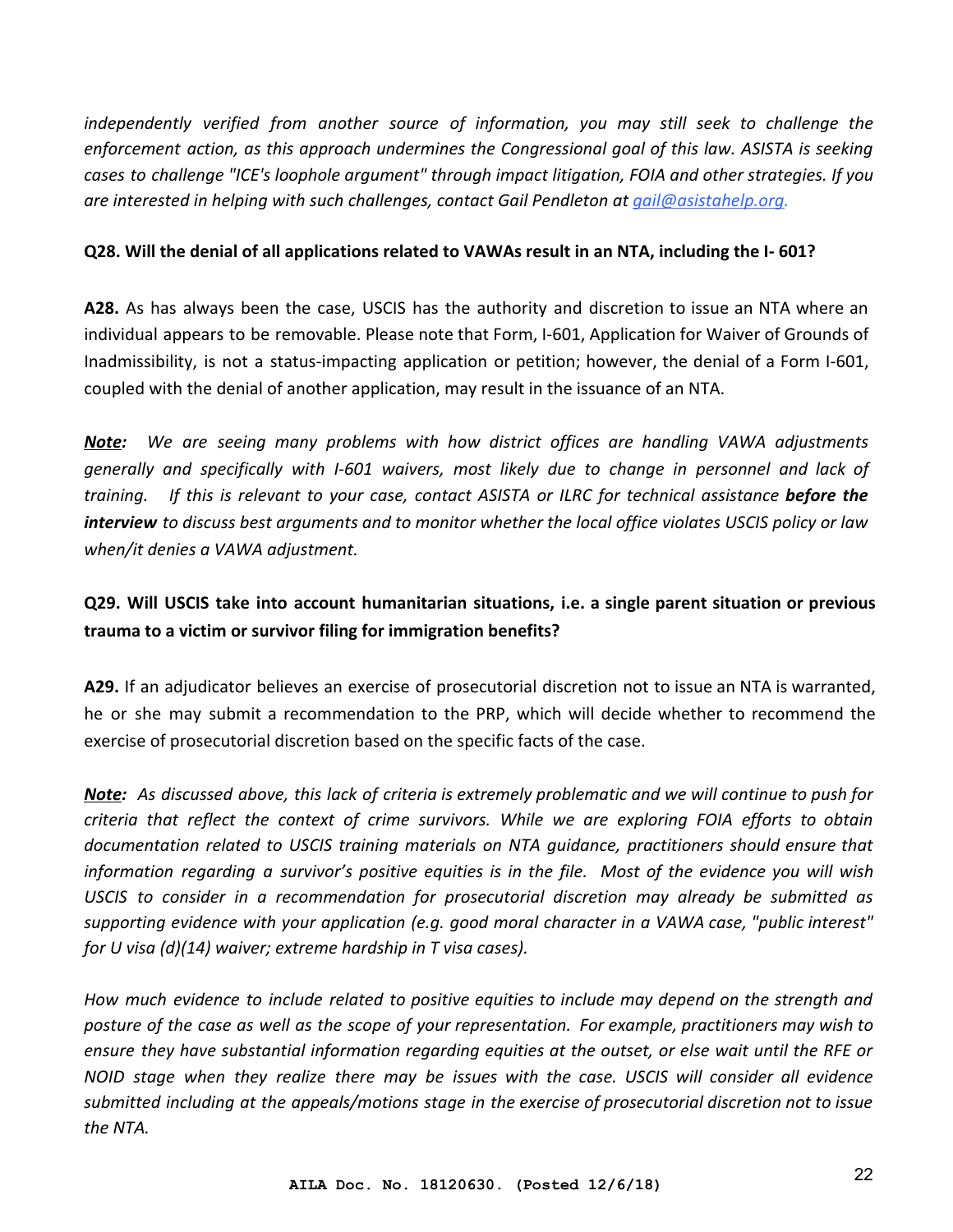*While there are other general factors DHS has used to determine prosecutorial discretion in the past,<sup>11</sup> stakeholders should remind USCIS of the Congressional intent in establishing these survivor-based applications. A bipartisan majority in Congress created these forms of immigration relief because it recognized that survivors might not be willing to reach out for help because of the threat or fear of removal.*<sup>12</sup> The issuance of an NTA in survivor-based cases contravenes this intention.

*Furthermore, in creating the record for the exercise of prosecutorial discretion, stakeholders can consider factors that are specific to a survivor's experiences and trauma. For example, in VAWA cancellation, factors the Court may consider include the nature and extent of the physical or psychological consequences of abuse and the impact of loss of access to the United States courts and criminal justice system. The applicant's needs and/or needs of the applicant's child(ren) for social, <sup>13</sup> medical, mental health or other supportive services for victims of domestic violence that are unavailable or not reasonably accessible in the home country; and other factors.<sup>14</sup>*

#### <span id="page-22-0"></span>**Appeals/Motions**

## **Q30. Will USCIS issue an NTA during the pendency of an appeal or motion filed in response to a denial of a petition or application?**

**A30.** Generally, USCIS will not issue an NTA until the decision on an appeal or motion is issued, though such issuance remains in USCIS discretion. Should removal proceedings be initiated before a decision on the appeal or motion is completed, and favorable action is taken on the appeal or motion, USCIS will work with ICE to ensure that ICE is aware of the favorable administrative action.

*<sup>11</sup> See e.g*. USCIS. PM-602-0050. " Revised Guidance for the Referral of Cases and Issuance of Notices to Appear (NTAs) in Cases Involving Inadmissible and Removable Aliens" (November 7, 2011), available at.

[https://www.uscis.gov/sites/default/files/USCIS/Laws/Memoranda/Static\\_Files\\_Memoranda/NTA%20PM%20%28Approved](https://www.uscis.gov/sites/default/files/USCIS/Laws/Memoranda/Static_Files_Memoranda/NTA%20PM%20%28Approved%20as%20final%2011-7-11%29.pdf) [%20as%20final%2011-7-11%29.pdf;](https://www.uscis.gov/sites/default/files/USCIS/Laws/Memoranda/Static_Files_Memoranda/NTA%20PM%20%28Approved%20as%20final%2011-7-11%29.pdf) Similarly, while the ICE general prosecutorial discretion memo is no longer in effect, it too had a list of factors to be considered as prosecutorial discretion to be considered. As of the summer of 2018, the [June](https://drive.google.com/file/d/1tkoapJdVaYzXlzdcR2qUu8PgI9qgNWhB/view) [2011 ICE prosecutorial discretion memo for victims and witnesses h](https://drive.google.com/file/d/1tkoapJdVaYzXlzdcR2qUu8PgI9qgNWhB/view)as not yet been formally rescinded. See ICE response to Representative Pramila Jayapal Inquiry dated June 2018 available [here.](https://drive.google.com/file/d/1tkoapJdVaYzXlzdcR2qUu8PgI9qgNWhB/view)

<sup>12</sup> *See* H.R. REP. NO. 103-395, at 26-27 (1993)(stating "Consequently, a battered spouse may be deterred from taking action to protect him or herself, such as filing for a civil protection order, filing criminal charges, or calling the police, because of the threat or fear of deportation. Many immigrant women live trapped and isolated in violent homes, afraid to turn to anyone for help. They fear both continued abuse if they stay with their batterers and deportation if they attempt to leave"). *See also* Section 1513(a)(2)(A), Public Law No: 106-386, 114 Stat. 1464 (2000) (indicating that Congress created the U and T visa program to "strengthen the ability of law enforcement agencies to detect, investigate, and prosecute cases of domestic violence, sexual assault, trafficking...and other crimes...committed against aliens, while offering protection to victims of such offenses in keeping with the humanitarian interests of the United States.")

 $<sup>13</sup>$  (including, but not limited to, the ability to obtain and enforce orders of protection, criminal investigations and</sup> prosecutions, and family law proceedings or court orders regarding child support, maintenance, child custody, and visitation) <sup>14</sup> *See* 8 CFR 1240.58(c); Although Congress eliminated the extreme hardship requirement for VAWA self-petitions in 2000, prior INS guidance has a useful discussion of hardship and explained these factors, now adopted and applied by EOIR to VAWA cancellation cases. See Paul Virtue. INS General Counsel. HQ 90/15-P. "Extreme Hardship and Documentary Requirements Involving Battered Spouses and Children," (No date on Document), available at: [http://bit.ly/INSCredibleEvidenceMemo;](http://bit.ly/INSCredibleEvidenceMemo)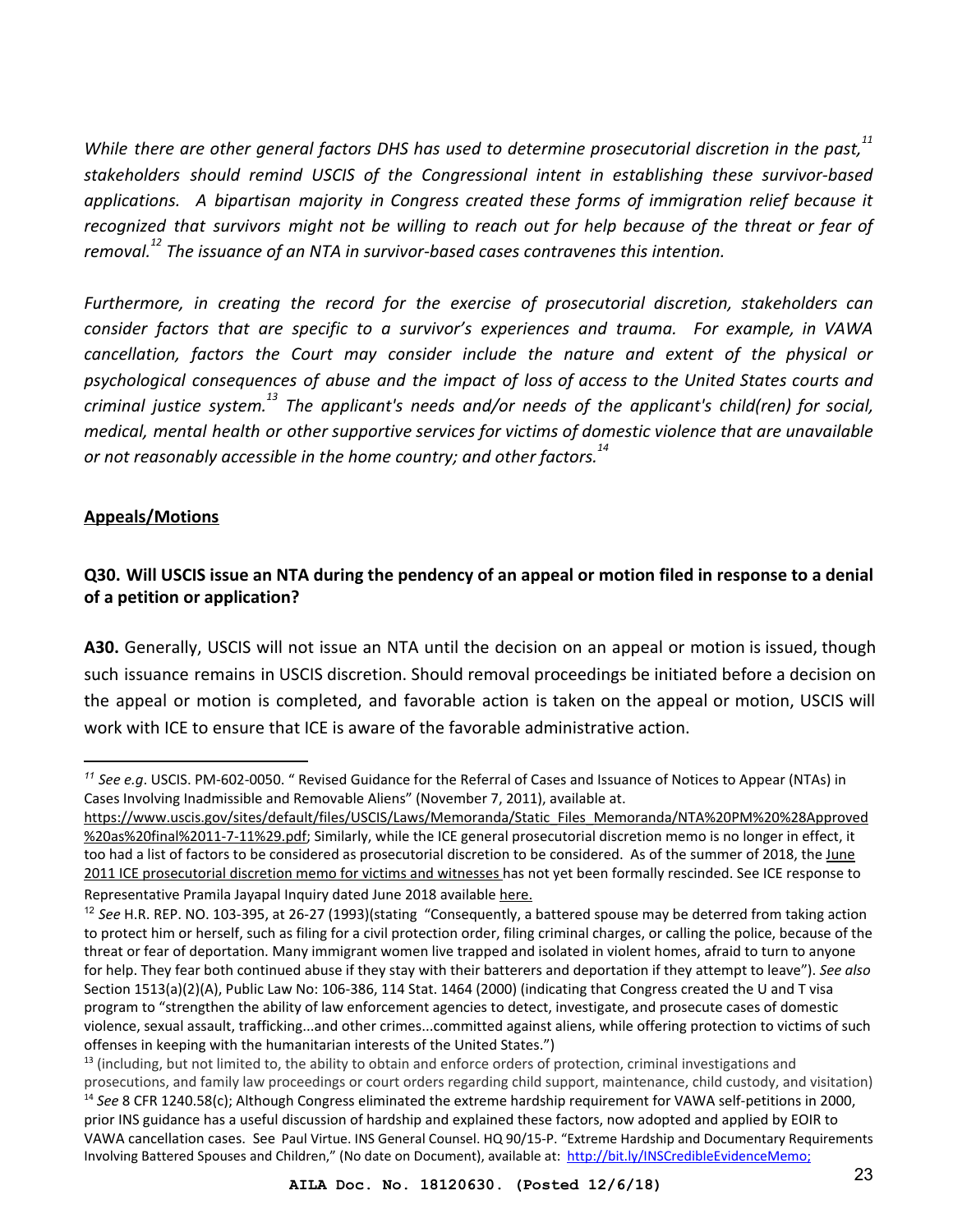*Note: See Notes to Q15 and 16 supra. Contact ASISTA for technical assistance on the best approach to challenging improper denials -- motion to reconsider, motion to reopen or appeal to AAO.*

**Q31. In some circumstances, USCIS permits the filing of Form I-485 concurrently with an underlying application or petition. If an underlying petition (e.g. Form I-360) is denied, will USCIS refrain from adjudicating Form I-485 and hold it in abeyance until ripe for adjudication? Will USCIS also refrain from issuing an NTA during the period for filing a motion or appeal with respect to the denial of the underlying Form I-360, and during the pendency of such motion or appeal?**

**A31.** The NTA PM does not change guidance related to the adjudication of form specific applications or petitions. When an individual is applying for adjustment of status based on a visa petition, concurrent filing is only permitted when the applicant is eligible to receive an immediately available immigrant visa. Generally, if a Form I-485 is filed concurrently with a visa petition, such as the Form I-360, and the underlying petition is denied, USCIS will concurrently deny the Form I-485 based on the applicant not being the beneficiary of an approved and immediately available visa petition.

*Note: Practitioners should only file one-step VAWA self-petition/adjustments where the petitioner would be immediately eligible to adjust once the self-petition is approved. VSC does NOT have jurisdiction to determine the merits of VAWA adjustment applications; their role is limited to granting fee waivers, granting (c)(9)-based EADs based on evidence of immediate eligibility to adjust, and packaging the case for district office review at adjustment. As noted, we are seeing many unlawful VAWA adjustments at local offices. Contact ASISTA as soon as you know you have a case that must go to a local office to adjust, so we can share latest best strategies for avoiding improper denials.*

**Q32. Will USCIS utilize Requests for Evidence and Notices of Intent to Deny to determine whether denial of an application/petition and subsequent issuance of an NTA is avoidable through clarification of issues identified during adjudication?**

**A32.** There is no change to policies regarding Requests For Evidence (RFE) or Notices Of Intent to Deny (NOID); RFEs and NOIDs will still be issued according to current guidance and NTAs will not be issued until after the response period for the RFE or NOID has passed and the issues set forth in the RFE or NOID have not been favorably resolved.

*Note: Given the recent changes to RFE and NOID policy guidance, practitioners may receive denials they believe to be erroneous in light of the new guidance (e.g. if the applicant included initial evidence that was discounted). If you believe you've received a denial in a matter that should have been subject to an*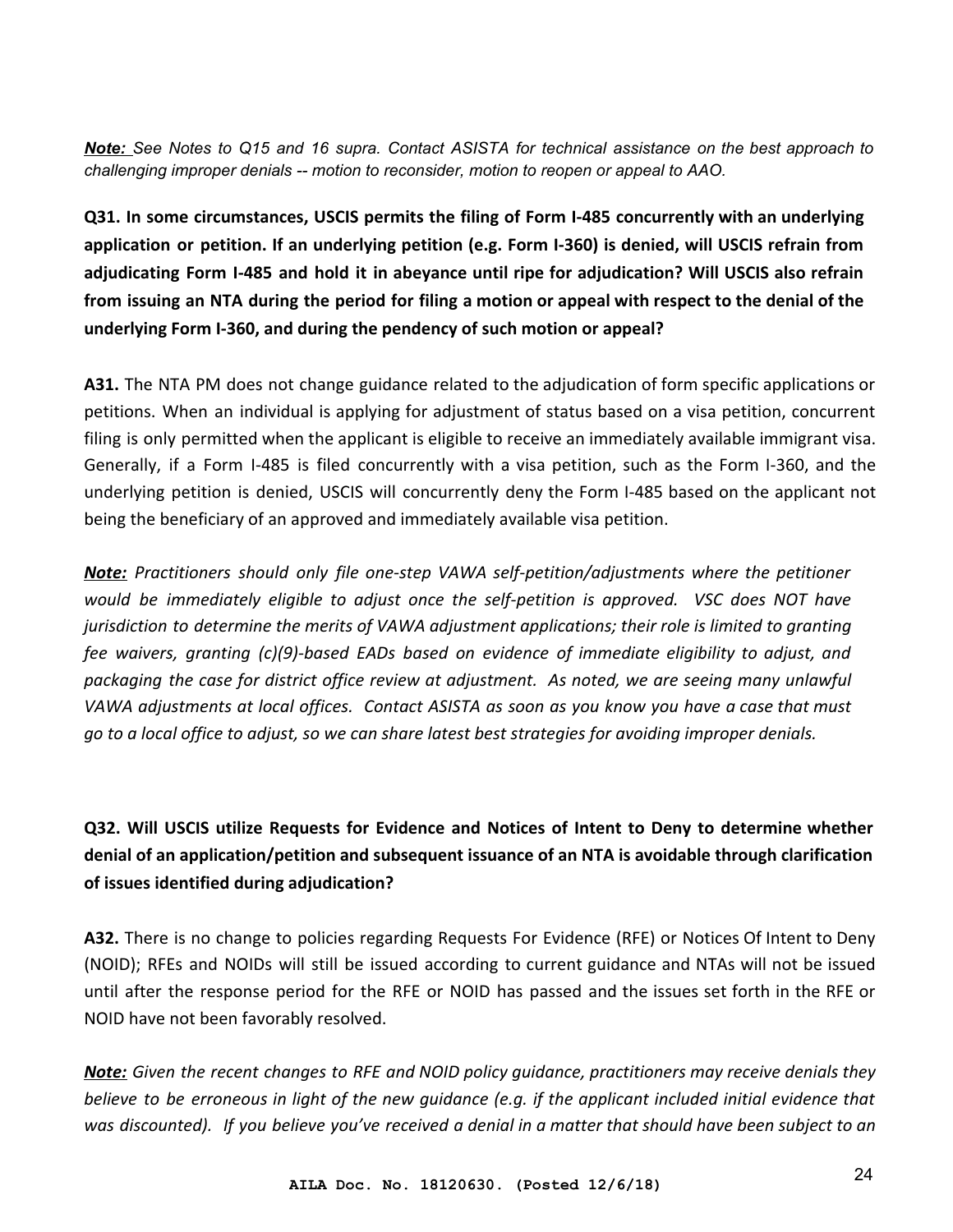#### *RFE or NOID, please contact ASISTA or ILRC for technical assistance.*

**Q33. When USCIS has issued an NTA and an appeal is later filed within the allowed period, will USCIS notify ICE of the pending appeal, and can USCIS request that ICE refrain from filing the NTA in immigration court?**

**A33.** Generally, USCIS will not issue the NTA until an appeal or motion period is exhausted. However, in instances where USCIS adjudicates an appeal or motion after a Notice to Appear has been issued and filed with EOIR, USCIS will notify ICE of any favorable adjudication on the appeal or motion.

#### **Note:** *See note on Question 15 supra.*

**Q34. Will USCIS issue NTAs based solely on the denial of any of the enumerated humanitarian petitions or applications, in the absence of evidence of substantiated fraud, misrepresentation, or criminal grounds?**

**A34.** NTAs may be issued merely upon the denial of a benefit application, without the presence of fraud, misrepresentation, or criminal factors, if the applicant is removable. The 2018 NTA PM aligns USCIS policy on NTA issuance with the President's removal priorities as outlined in Executive Order 13768, Enhancing Public Safety in the Interior of the United States, and the Department of Homeland Security's removal priorities. USCIS will prioritize for removal individuals who have been convicted of or charged with a criminal offense, have committed acts that constitute a chargeable criminal offense, have engaged in fraud or willful misrepresentation in connection with any official matter, have abused any program related to receipt of public benefits, are subject to a final order of removal but have not departed, pose a risk to public safety or national security, or are unlawfully present in the United States.

*Note: Note that some of the "priorities" for NTA issuance (i.e., final orders, unlawful presence) flow from survivor experience. Congress created VAWA self-petitioning and the U visa to help victims of domestic and sexual violence too afraid of deportation to access safety and justice. To now target these victims precisely for the reasons they need the special relief Congress created for them illustrates the overbroad nature of this policy. To join us in challenging this overbroad attack on survivors, contact ASISTA.*

**Q35. During USCIS' Sept. 27 teleconference on an earlier phase of the policy rollout, USCIS stated that, although it reserves the option to issue an NTA before expiration of the motion or appeal period, USCIS would generally not do so. Does that remain USCIS policy, and if so, how will USCIS evaluate the appropriateness of issuing an NTA during the appeal or motion period?**

**A35.** Generally, USCIS will not issue an NTA immediately upon denial of a benefit request, but will wait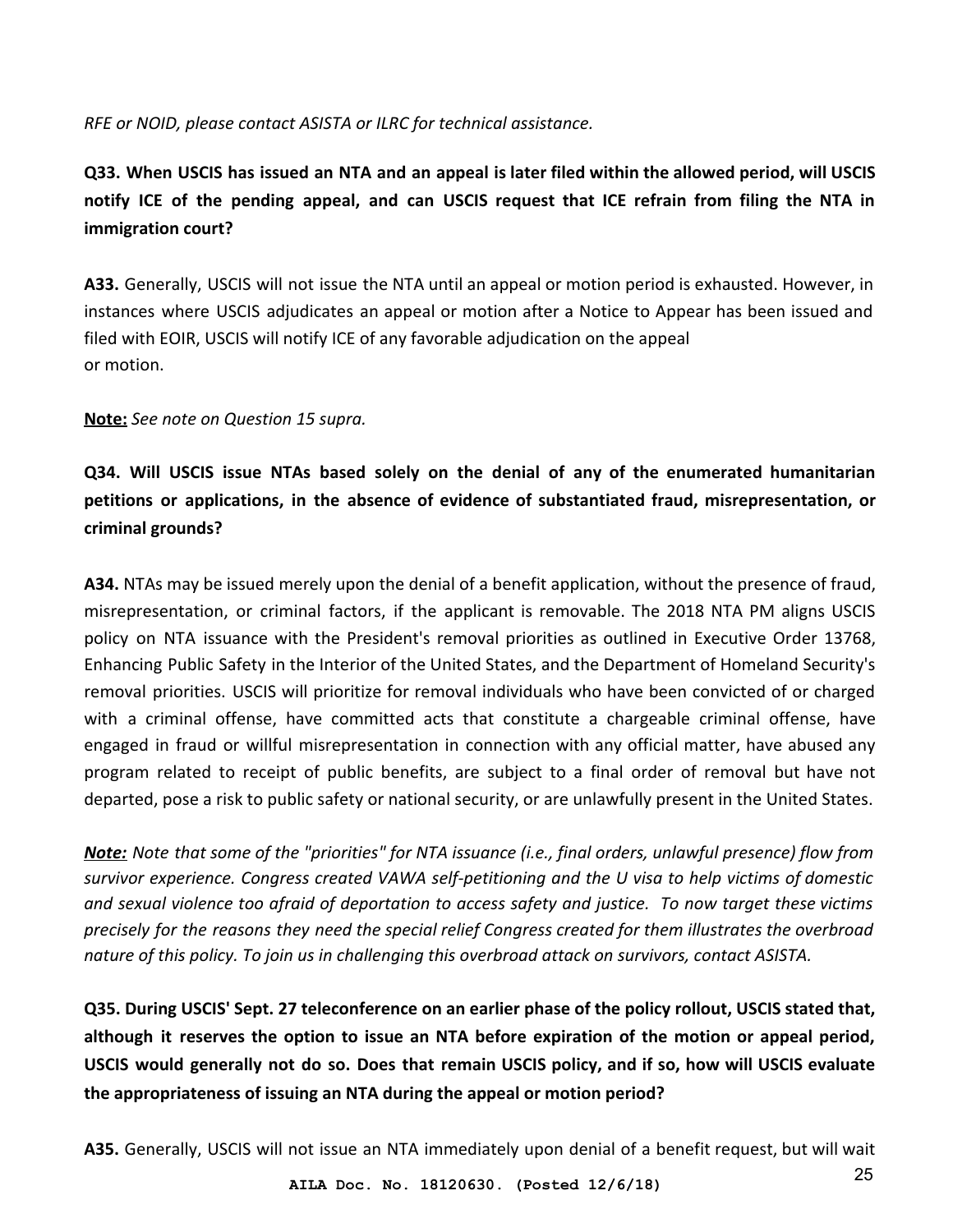for the expiration of the appeal or motion period. Appeals must be filed within 33 days from the date of the decision (not the date you received the decision) except where a shorter appeal period applies, such as for the revocation of the approval of a petition, which has an 18 day deadline. However, as stated during the public engagement held on Sept. 27, USCIS retains the authority to issue an NTA at any time based on the facts and circumstances

of a particular case if the individual is removable. Some factors that may warrant the issuance of an NTA immediately upon denial include instances where there are no motion or appeal provisions or instances where the individual appears to be a threat to the public or a threat to our nation's security.

*Note: As mentioned above, the deadline for filing an appeal is actually 30 days from the date of the mailing of the decision, plus 3 days (so 33 days from the date of mailing). See 8 CFR 103.8(b) ("Whenever a person has the right or is required to do some act within a prescribed period after the service of a notice upon him and the notice is served by mail, 3 days shall be added to the prescribed period. Service by mail is complete upon mailing.") and 8 CFR 103.3(a)(2) ("The affected party must submit the complete appeal including any supporting brief as indicated in the applicable form instructions within 30 days after service of the decision") (emphasis added). Given the presenters' repeated reference to "date of denial" as the beginning of the 33-day appeals period, it is unclear if USCIS will allow the full appeals period to expire before issuing an NTA. In addition, ASISTA is seeing many improper Notices of Intent to Revoke. Please contact us as soon as you receive them, see contact information above.*

**Q36. The Nov. 8 announcement specified a list of eight forms covered by the current phase of the NTA policy implementation, while the implementation that took effect Oct. 1 was described as including but not limited to Forms I-485 and I-539. Can you clarify whether the implementation date is confined to the ten expressly identified forms?**

**A36.** USCIS is using an incremental approach to implement the 2018 NTA PM. As discussed in our Sept. 27 public engagement session, USCIS began issuing NTAs on denied status impacting applications, including but not limited to the Form I-485 and Form I-539, when the alien is removable from the United States. The incremental implementation of the NTA PM at this time affects all status-impacting applications as well as the eight form types that are addressed in this phase of implementation. It is important to note, however, that nothing in the PM or this implementation restricts or revokes any other existing authorities that USCIS has to issue NTAs.

#### <span id="page-25-0"></span>**Training**

#### **Q37. Can we see all training, templates and guidance related to the new NTA policy?**

**A37.** Training, templates, and guidance are internal USCIS documents and are not publicly available.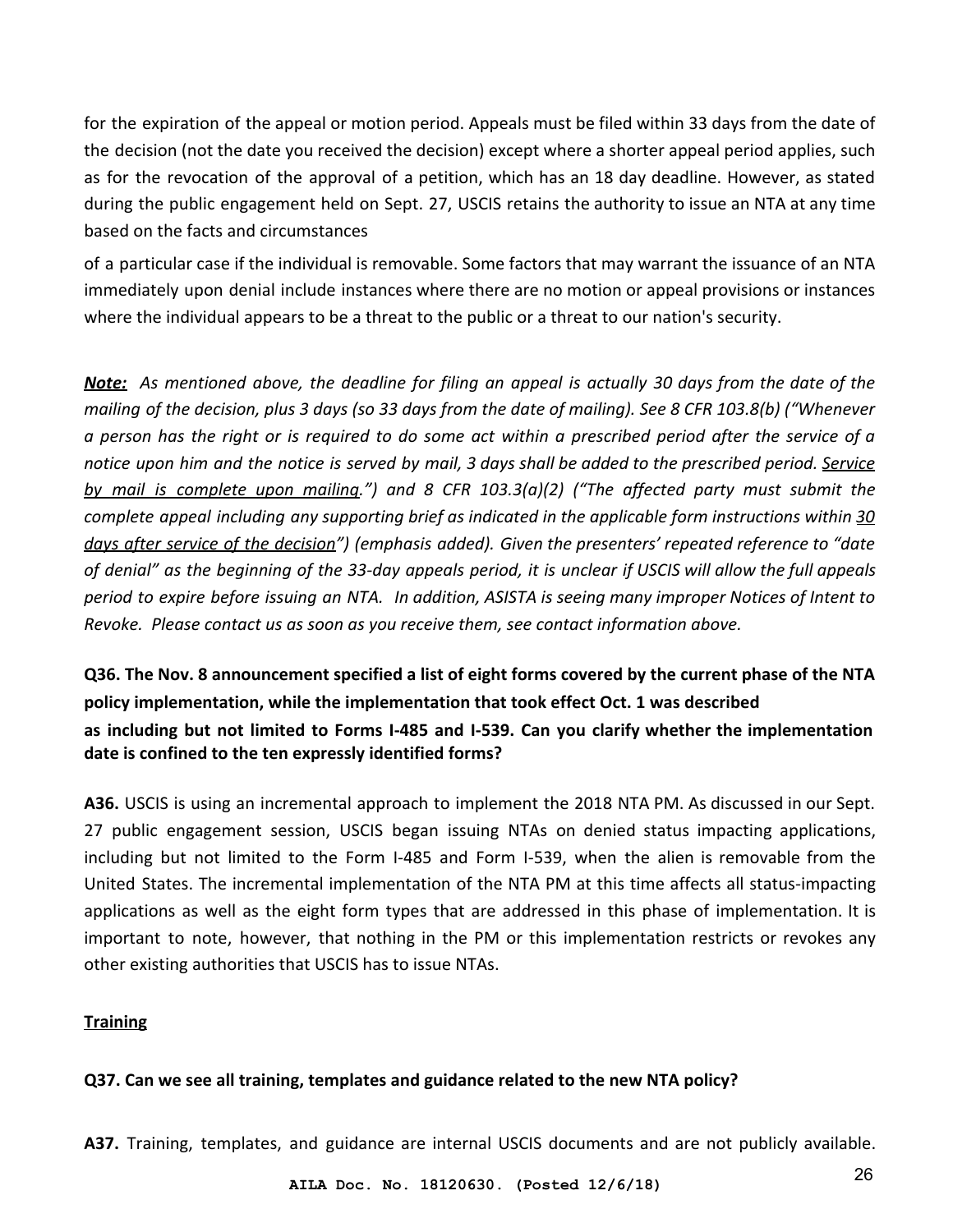USCIS continues to post FAQs related to the NTA PM and its implementation to the public-facing USCIS website.

## **Q38. Will additional specific training be developed for USCIS adjudicators of VAWA self-petitions, T visas, and U visas for when NTAs will be issued in these cases? If so, what is the timeframe?**

**A38.** VAWA, T, and U adjudicators already receive specific training for the adjudication of these petitions. All USCIS adjudicators will receive training on the new NTA PM and its implementation; this training addresses specific issues relating to cases protected under 8 USC 1367.

*Notes to Q37 and 38: Training materials should be available via FOIA. Please contact Gail Pendleton (gail@asistahelp.org) if you are interested in helping with a FOIA request for these materials and other documents relevant to this policy change.*

**Q39. Is USCIS considering affording discretion to adjudicators to determine whether to issue an NTA since these adjudicators are best-positioned to ascertain whether the case was submitted by a bona fide victim who was unable to qualify for the benefit for reasons that do not undermine their credibility as a victim, or alternatively was clearly not meritorious and/or possibly involved fraud and therefore warrants issuance of an NTA?**

**A39.** In any denied case, an adjudicator may recommend the exercise of prosecutorial discretion not to issue an NTA if he or she determines there is evidence in the file that warrants such action. That recommendation is subject to review by the PRP and, ultimately the respective office director. This is the case for all applicants and petitioners, not just vulnerable populations.

*Note: Given that a recommendation for prosecutorial discretion is subject to multiple levels of review, USCIS has created high barriers for the exercise of prosecutorial discretion. The adjudicator who has evaluated the case is most familiar with the details of the application, and yet his/her recommendation is subject by two higher levels of review by those who lack that specific knowledge. Rather than placing such a high burden on the exercise of prosecutorial discretion, USCIS should create these heightened standards for the issuance of NTAs in survivor-based cases.*

<span id="page-26-0"></span>**SIJ**

**Q40. How will NTA referrals be handled for SIJ cases? This is a humanitarian benefit by nature but treated technically like an employment visa (EB4). Please clarify if NTA referrals will be made for denials on SIJ visas.**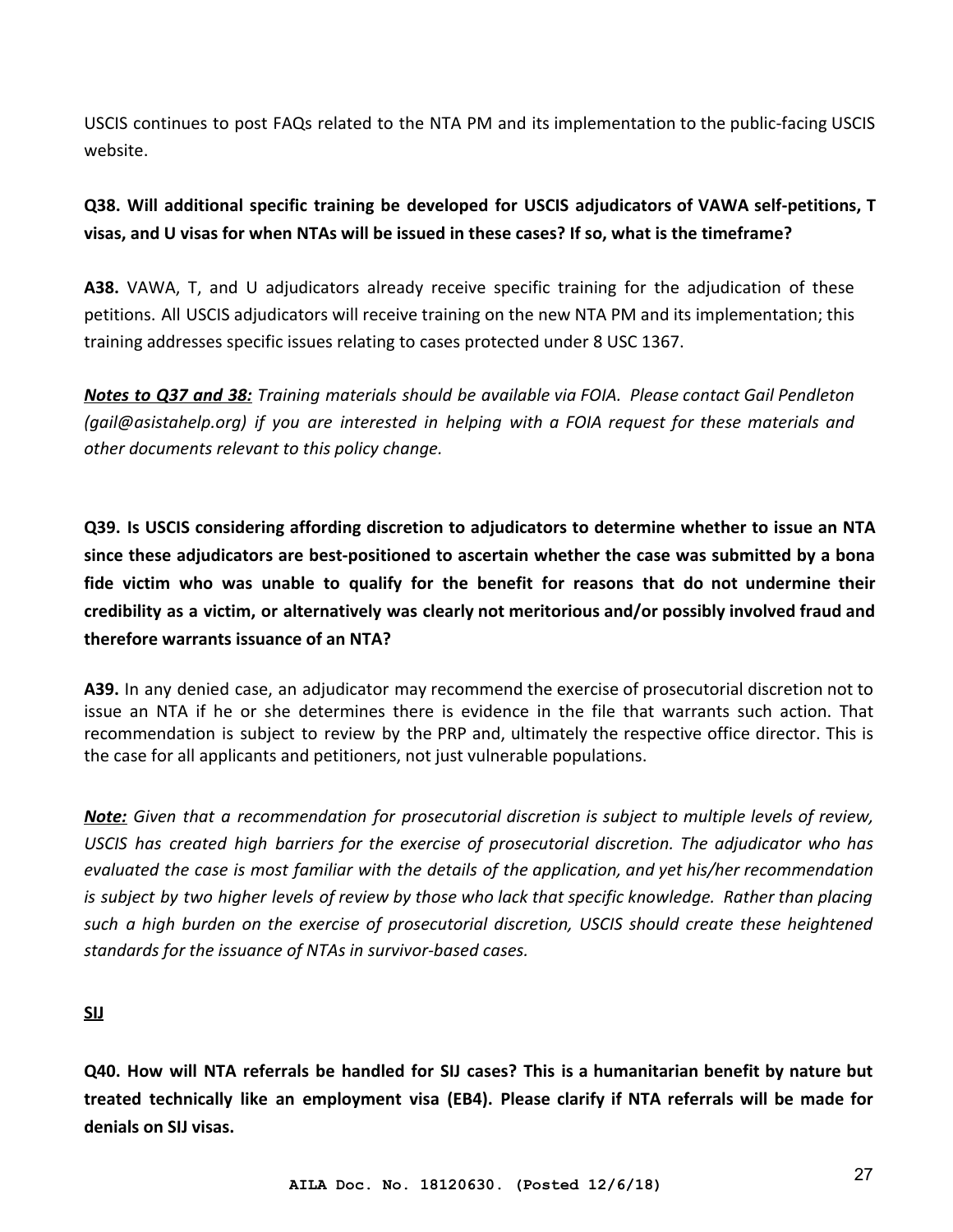**A40.** As has always been the case, USCIS has the authority and discretion to issue an NTA on any cases where the individual may be removable. NTA issuance for SIJ-related cases will be handled like other form types and in accordance with the preliminary injunction issued in *J.L., et al v. Cissna, et al,* 18-cv-04914 (N.D. Cal. Oct. 24, 2018). Upon issuance of a denial of the Form I-360 (SIJ) or Form I-485 for which the underlying basis is an SIJ-related Form I-360, USCIS adjudicators will review the case to determine if the individual is removable from the United States and if NTA issuance would be appropriate under USCIS policy, supporting operational guidance and any legal requirements. NTAs will be issued accordingly unless USCIS exercises its prosecutorial discretion not to issue an NTA. As was discussed in our previous public engagement on the NTA policy implementation, prosecutorial discretion may only be exercised on a case-by-case basis and only when there are factors that warrant the exercise of prosecutorial discretion.

#### <span id="page-27-0"></span>**Asylum**

#### **Q41. Are there any policy updates/changes for asylum adjustment cases? If so, what are they?**

<span id="page-27-1"></span>**A41.** There are no policy updates for asylum-based adjustment of status cases at this time.

#### **Prosecutorial Review Panels**

**Q42. Will the operational guidance provide clear direction on when it is appropriate to refer a case to the Prosecutorial Review Panel (PRP) or the factors to be considered by the PRP and how those factors are to be weighed? If not, how will USCIS help ensure similarly-situated applicants/petitioners are not treated differently by various adjudicators across the country?**

**A42.** USCIS adjudicators are well-versed in the exercise of discretion. The operational guidance and training materials relating to prosecutorial discretion and referring cases to the PRP provides officers with clear guidance on determining whether it may be appropriate to exercise prosecutorial discretion and not issue an NTA in a given case. Delineating factors for prosecutorial discretion would not be appropriate, as discretion is an individualized determination exercised on a case-by-case basis given the totality of the circumstances. The high level of review required for the PRP will ensure consistent implementation of the NTA PM across all case types.

*Note: This statement (a) seems to ignore their own guidance that lists discretionary factors, see e.g., memoranda noted above; (b) is internally inconsistent (how can decisions be consistent if it there are no*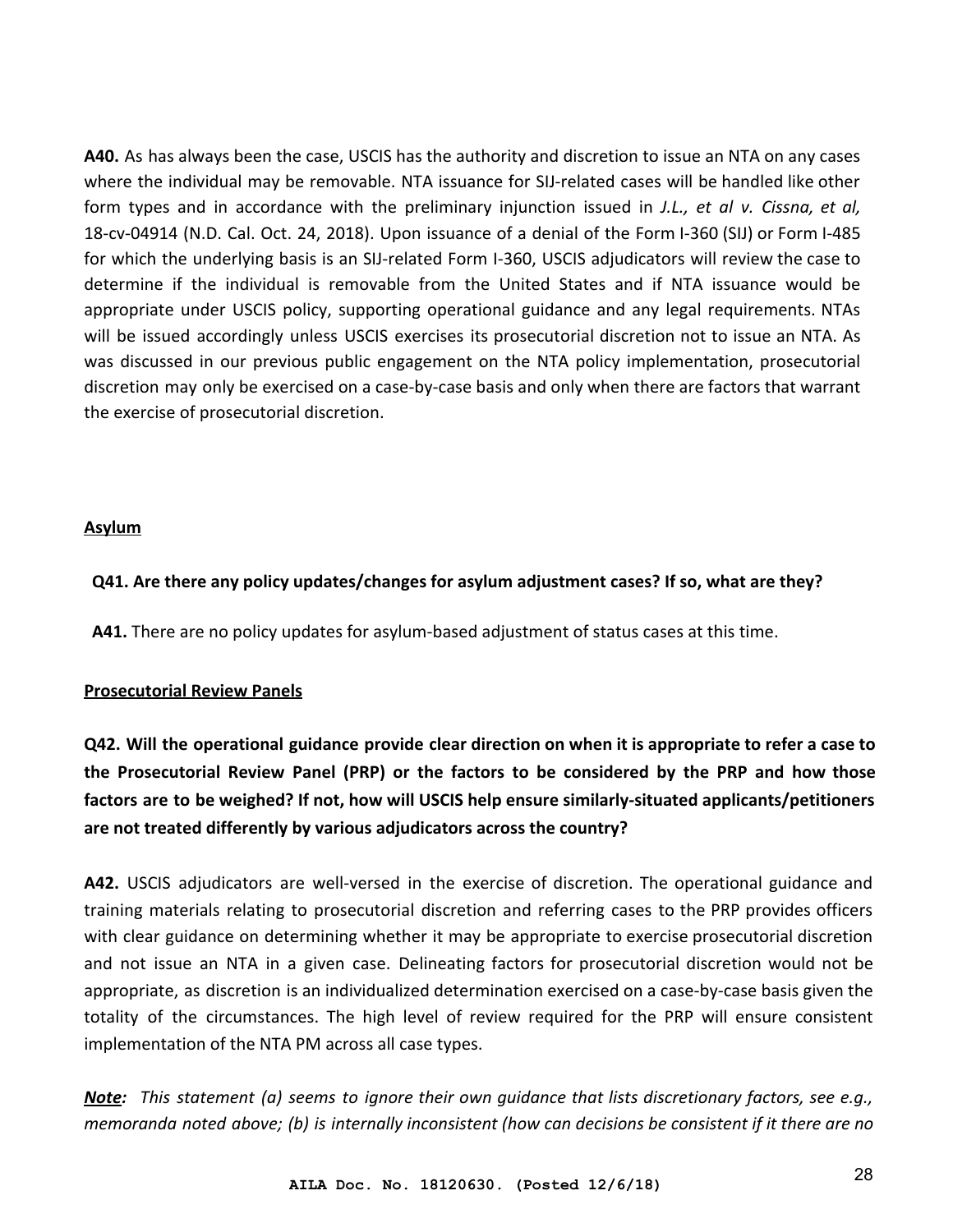*criteria?); (c) ensures that meaningful review is impossible; and (d) seems designed to ensure inconsistent and inequitable decision making.*

*Practitioners should think strategically about how to include enough positive equities upfront in an initial filing to warrant exercising prosecutorial discretion, without flagging that a case may be weak. If such arguments have not already been included to show eligibility, it may be helpful to address discretion in response to an RFE, NOID, or other communication from USCIS that indicates a case may be denied. See suggestions in Note to Question 29 supra. In addition to tracking denials, NTAs, and the use of prosecutorial discretion, ILRC and ASISTA will provide updates on discretion criteria we suggest you use for survivors and arguments to challenge abuse of this unfettered discretion. Keep us posted on what you are seeing using the case collector document above.*

# **Q43. What level of oversight will USCIS headquarters have over quality assurance in implementing proper and consistent processes for both referring cases to the PRP, as well as PRP determinations regarding whether to exercise prosecutorial discretion in a case?**

**A43.** Quality assurance is built into the review panel process. USCIS HQ components have provided officers with operational guidance and training materials relating to the exercise of prosecutorial discretion and referring cases to the PRP. Not only are adjudicators thoroughly trained, but there is a high-level of review for each case-by-case determination. The head of the office where the enforcement action will be initiated, such as the field office director or associate center director, will review the recommendation by the Panel and determine whether or not prosecutorial discretion will be exercised to not issue an NTA. USCIS will also track and publicize the number of cases referred to PRPs, as well as the number of cases in which discretion is exercised.

# **Q44. Has USCIS considered the possibility of automatically referring every victim applicant to the PRP? This would not exempt them categorically from enforcement but would provide them an extra layer of protection/due process before removal proceedings are initiated.**

**A44.** Because the exercise of prosecutorial discretion is an individualized determination made on a case-by-case basis, it would not be appropriate to refer every filing of a given form type to the PRP. Adjudicators are encouraged to refer all cases where they believe an exercise of prosecutorial discretion is warranted to the PRP for review.

## **Q45. Will USCIS accept evidence in support of referring a denied case to the PRP and in support of a positive exercise of discretion? Although USCIS said there would not be a process for this, what if an**